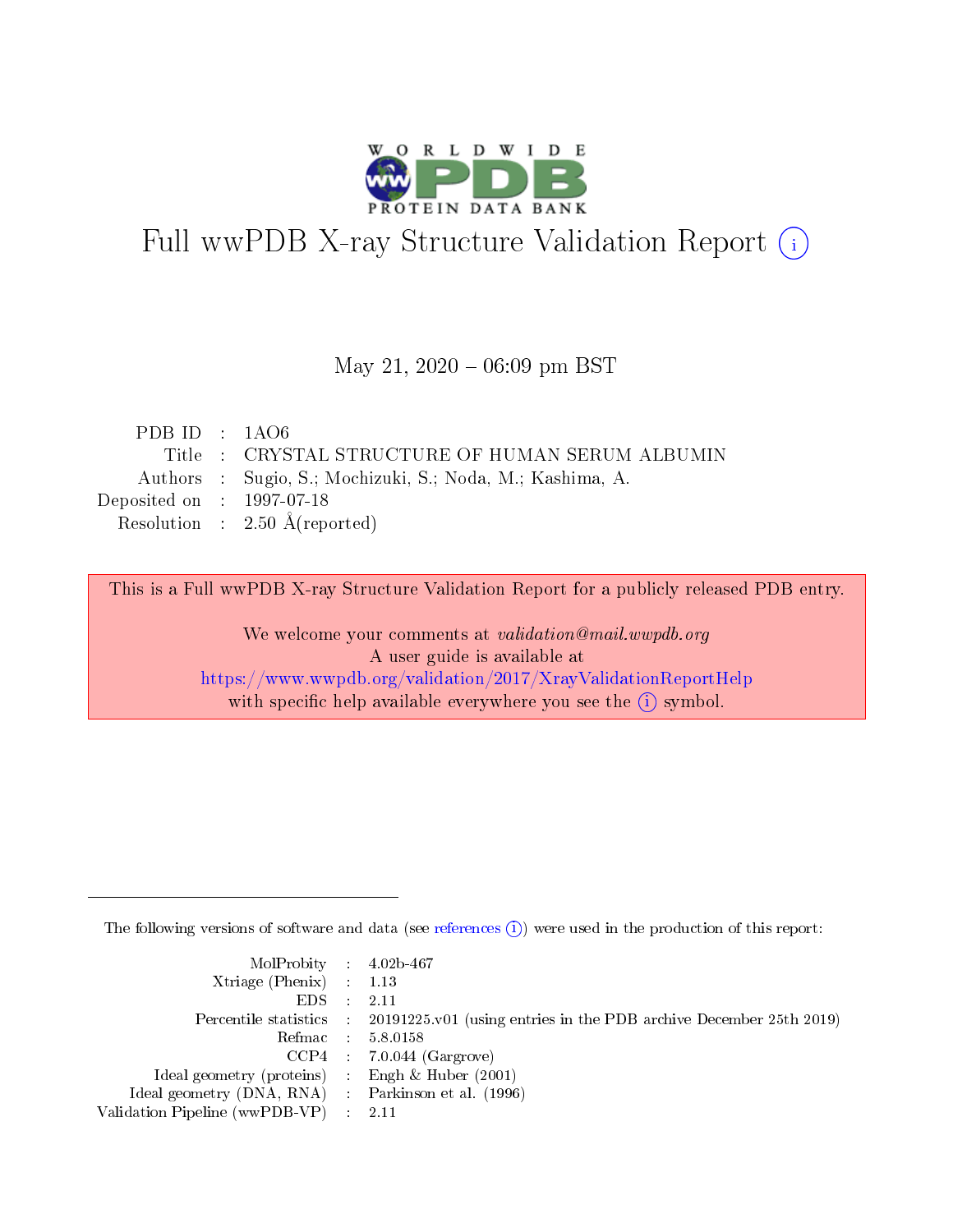# 1 [O](https://www.wwpdb.org/validation/2017/XrayValidationReportHelp#overall_quality)verall quality at a glance  $(i)$

The following experimental techniques were used to determine the structure: X-RAY DIFFRACTION

The reported resolution of this entry is 2.50 Å.

Percentile scores (ranging between 0-100) for global validation metrics of the entry are shown in the following graphic. The table shows the number of entries on which the scores are based.



| Metric                | Whole archive<br>$(\#\text{Entries})$ | Similar resolution<br>$(\#\text{Entries},\,\text{resolution}\,\,\text{range}(\textup{\AA}))$ |
|-----------------------|---------------------------------------|----------------------------------------------------------------------------------------------|
| $R_{free}$            | 130704                                | $4661 (2.50 - 2.50)$                                                                         |
| Clashscore            | 141614                                | $5346$ $(2.50-2.50)$                                                                         |
| Ramachandran outliers | 138981                                | $5231 (2.50 - 2.50)$                                                                         |
| Sidechain outliers    | 138945                                | $5233(2.50-2.50)$                                                                            |
| RSRZ outliers         | 127900                                | $4559(2.50-2.50)$                                                                            |

The table below summarises the geometric issues observed across the polymeric chains and their fit to the electron density. The red, orange, yellow and green segments on the lower bar indicate the fraction of residues that contain outliers for  $>=3, 2, 1$  and 0 types of geometric quality criteria respectively. A grey segment represents the fraction of residues that are not modelled. The numeric value for each fraction is indicated below the corresponding segment, with a dot representing fractions  $\epsilon=5\%$  The upper red bar (where present) indicates the fraction of residues that have poor fit to the electron density. The numeric value is given above the bar.

| Mol | ${\bf Chain \mid Length}$ | Quality of chain |     |                      |  |  |  |
|-----|---------------------------|------------------|-----|----------------------|--|--|--|
|     | 585                       | 4%<br>66%        | 31% | $\cdot\cdot$         |  |  |  |
|     | 585                       | 5%<br>69%        | 27% | $\ddot{\phantom{0}}$ |  |  |  |

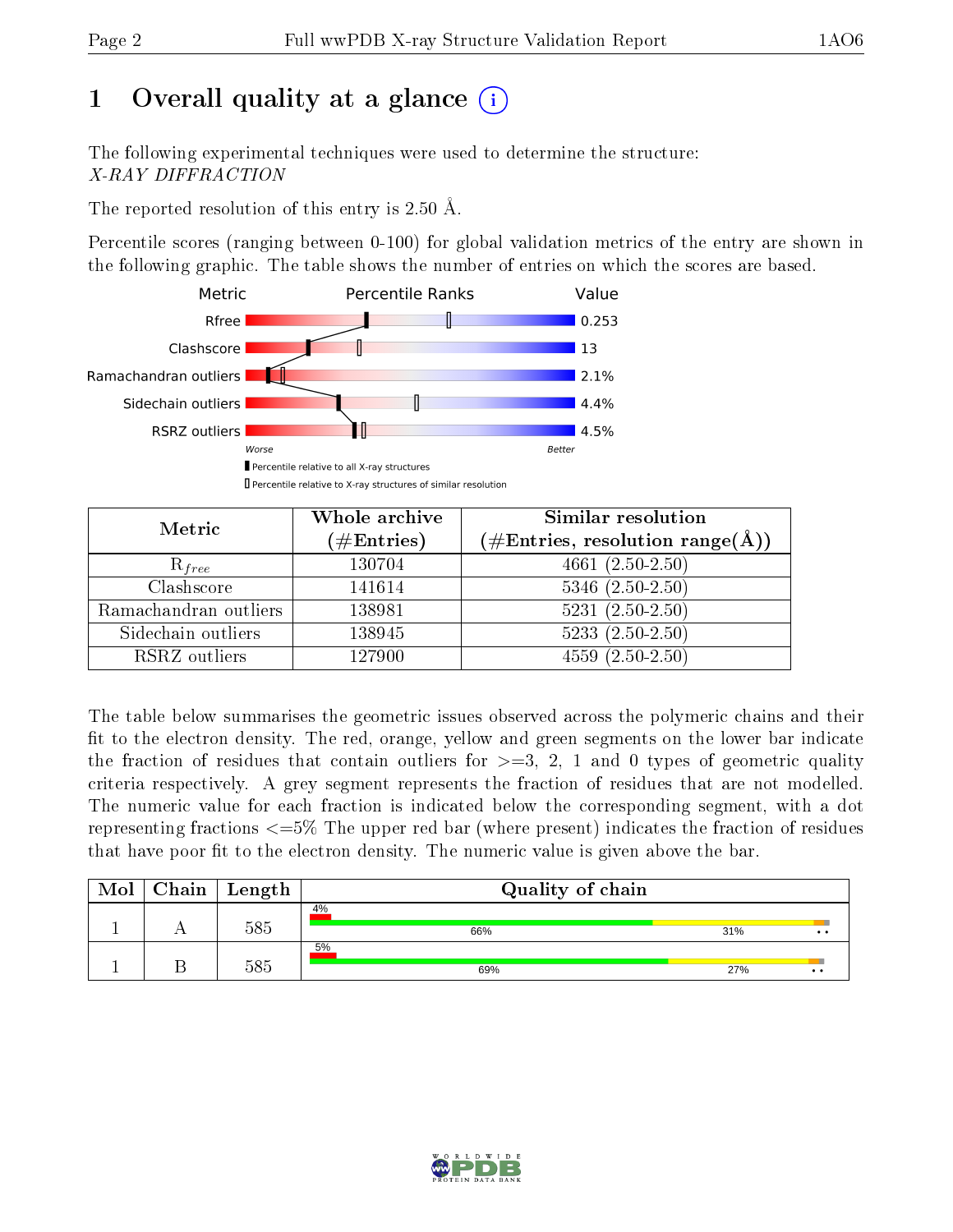# 2 Entry composition (i)

There are 2 unique types of molecules in this entry. The entry contains 9205 atoms, of which 0 are hydrogens and 0 are deuteriums.

In the tables below, the ZeroOcc column contains the number of atoms modelled with zero occupancy, the AltConf column contains the number of residues with at least one atom in alternate conformation and the Trace column contains the number of residues modelled with at most 2 atoms.

Molecule 1 is a protein called SERUM ALBUMIN.

| Mol | Chain   Residues | Atoms         |                 |  |     |     | $\text{ZeroOcc}$   AltConf   Trace |  |
|-----|------------------|---------------|-----------------|--|-----|-----|------------------------------------|--|
|     | 578              | Total<br>4599 | 2903 776 879 41 |  |     |     |                                    |  |
|     | 578              | Total<br>4599 | 2903 776        |  | 879 | -41 |                                    |  |

• Molecule 2 is water.

|  | Mol   Chain   Residues | Atoms   | ZeroOcc   AltConf |
|--|------------------------|---------|-------------------|
|  |                        | Total O |                   |
|  |                        | Total O |                   |

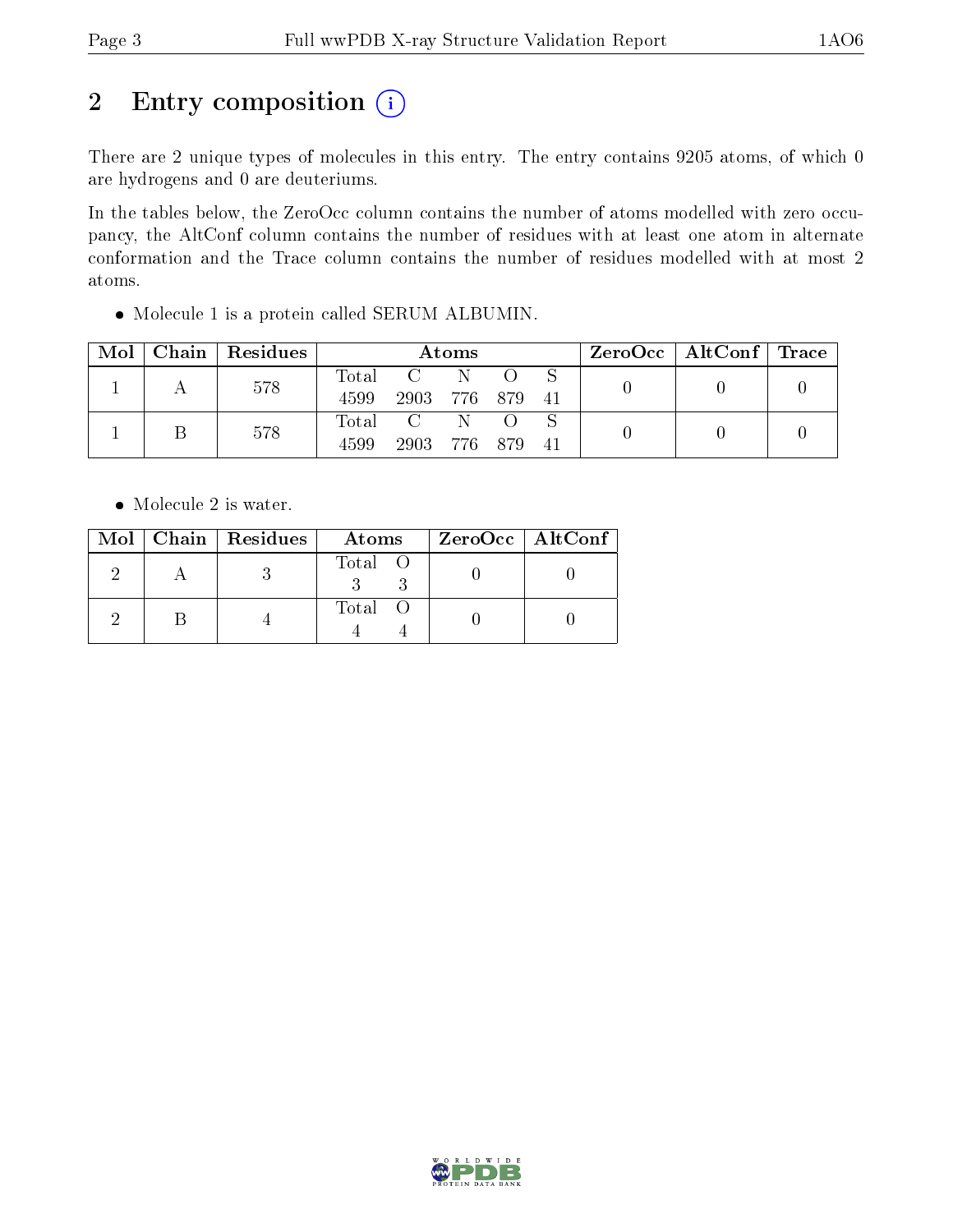## 3 Residue-property plots  $(i)$

These plots are drawn for all protein, RNA and DNA chains in the entry. The first graphic for a chain summarises the proportions of the various outlier classes displayed in the second graphic. The second graphic shows the sequence view annotated by issues in geometry and electron density. Residues are color-coded according to the number of geometric quality criteria for which they contain at least one outlier: green  $= 0$ , yellow  $= 1$ , orange  $= 2$  and red  $= 3$  or more. A red dot above a residue indicates a poor fit to the electron density (RSRZ  $> 2$ ). Stretches of 2 or more consecutive residues without any outlier are shown as a green connector. Residues present in the sample, but not in the model, are shown in grey.



• Molecule 1: SERUM ALBUMIN

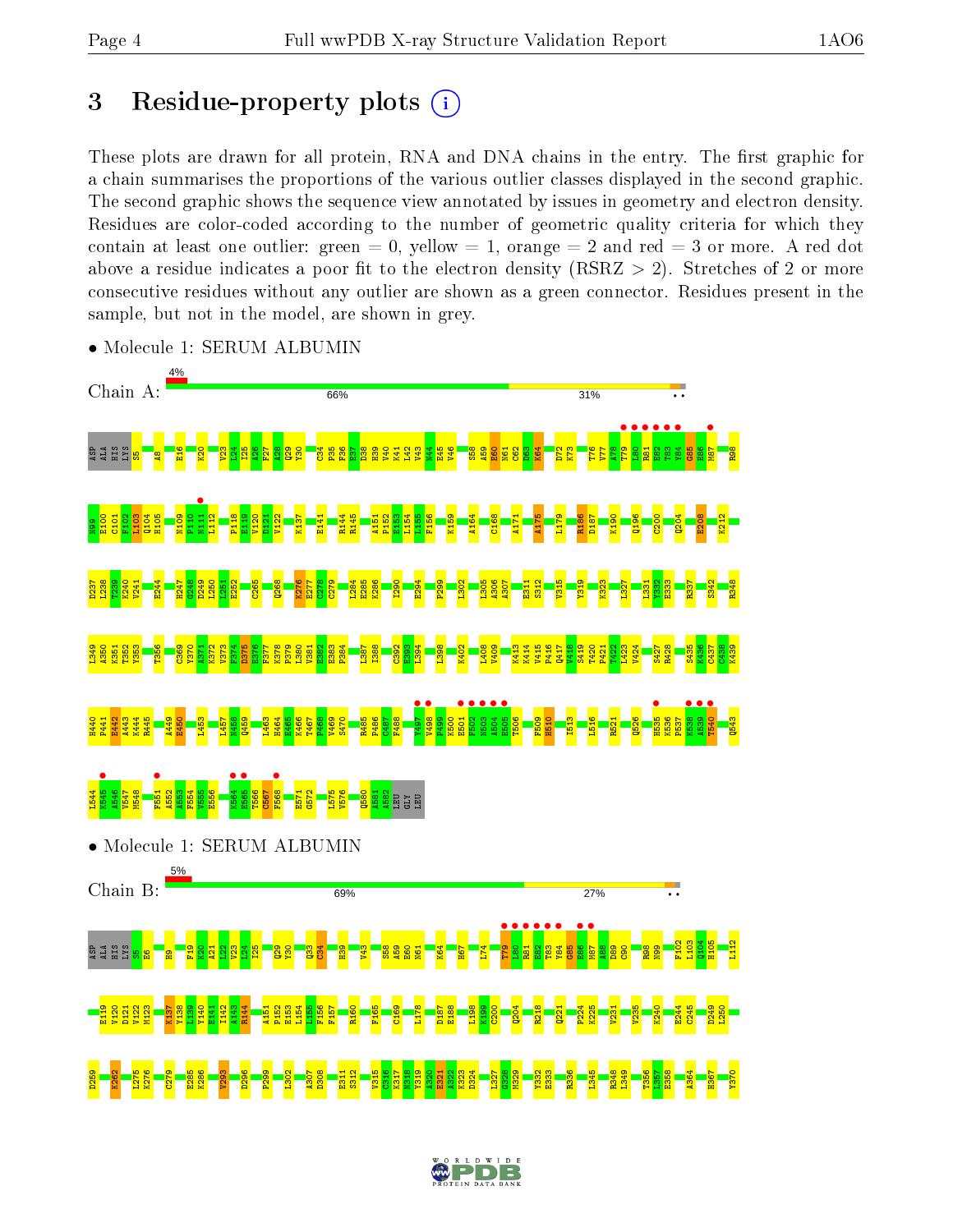# A371 K372 V373 F374 D375 K378 P379 E383 P384 I388 L394 L408 V415 P416 Q417 V418 S419 T420 P421 T422 L423 V424 S427 R428 S435 K436 C437 H440 P441 E442 A443 K444 R445 E450 D451 Y452 V456 L457 N458 Q459 H464 V469 S470 K475 E479 R485 P486 K500 • E501 • F502 • N503 • A504 • E505 • T506 F509 • D512 I513 S517 E520 R521 Q526 L529 V530 E531 H535 K536 • P537 K538 • A539 • T540 Q543 L544 K545 A546 V547 M548 • F551 • F554 V555 K564 • E565 • T566 C567 F568 • A569 E570 • E571 G572 K573 • K574 L575 • V576 • 5<br>88일<br>4 9日 급립

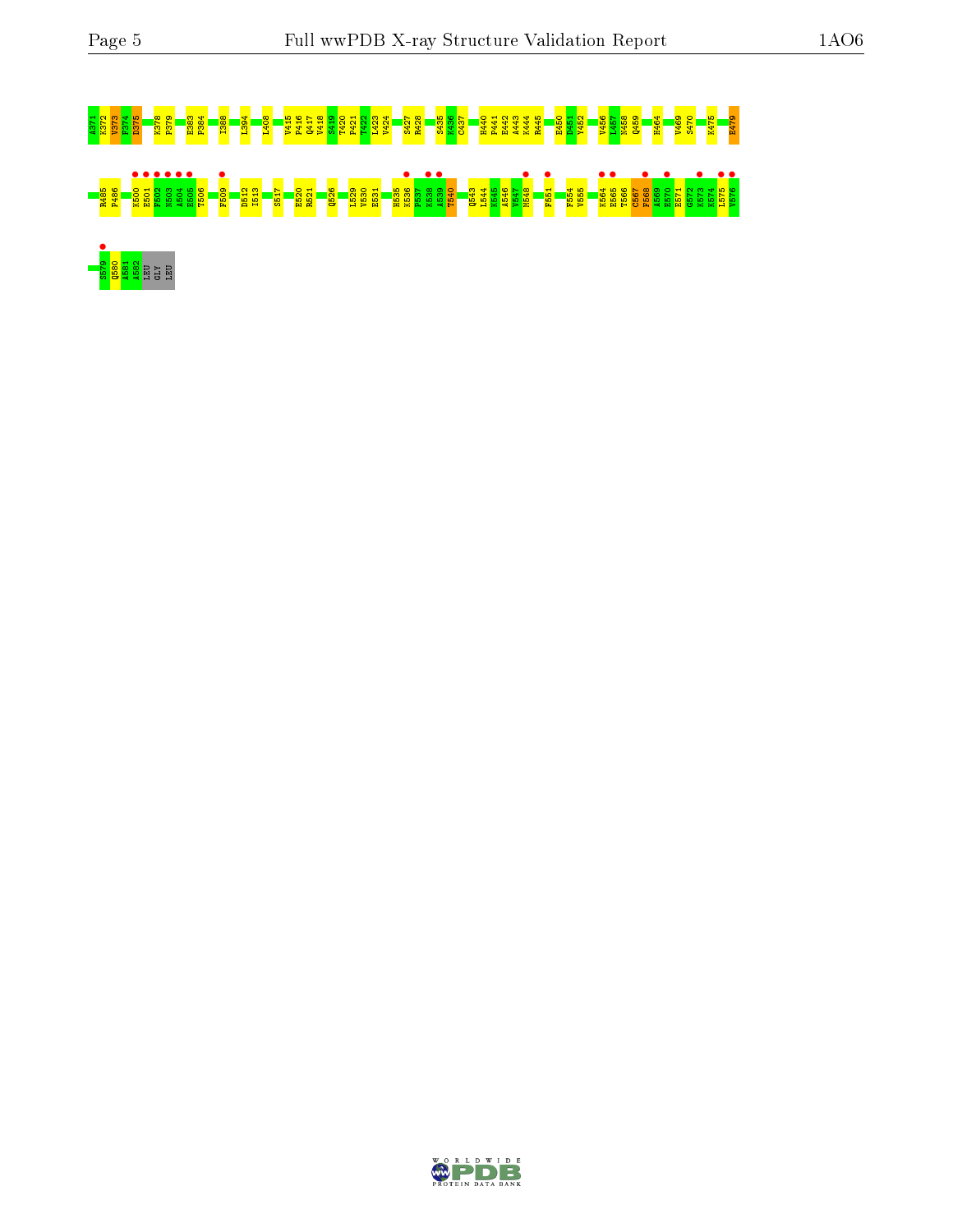## 4 Data and refinement statistics  $(i)$

| Property                                                                 | Value                                            | Source     |
|--------------------------------------------------------------------------|--------------------------------------------------|------------|
| Space group                                                              | P <sub>1</sub>                                   | Depositor  |
| Cell constants                                                           | 59.68Å 96.98Å 59.72Å                             |            |
| a, b, c, $\alpha$ , $\beta$ , $\gamma$                                   | $91.07^{\circ}$ $103.50^{\circ}$ $75.08^{\circ}$ | Depositor  |
| Resolution $(A)$                                                         | $50.00 - 2.50$                                   | Depositor  |
|                                                                          | $46.81 - 2.50$                                   | <b>EDS</b> |
| % Data completeness                                                      | $86.2(50.00-2.50)$                               | Depositor  |
| (in resolution range)                                                    | 86.2 (46.81-2.50)                                | <b>EDS</b> |
| $R_{merge}$                                                              | 0.10                                             | Depositor  |
| $\mathrm{R}_{sym}$                                                       | (Not available)                                  | Depositor  |
| $\langle I/\sigma(I) \rangle^{-1}$                                       | $2.63$ (at $2.51\text{\AA}$ )                    | Xtriage    |
| Refinement program                                                       | X-PLOR                                           | Depositor  |
|                                                                          | $0.218$ , $0.282$                                | Depositor  |
| $R, R_{free}$                                                            | 0.195,<br>0.253                                  | DCC        |
| $R_{free}$ test set                                                      | 3814 reflections $(10.18\%)$                     | wwPDB-VP   |
| Wilson B-factor $(\AA^2)$                                                | 42.9                                             | Xtriage    |
| Anisotropy                                                               | 0.222                                            | Xtriage    |
| Bulk solvent $k_{sol}(\mathrm{e}/\mathrm{A}^3),$ $B_{sol}(\mathrm{A}^2)$ | 0.29, 69.4                                       | <b>EDS</b> |
| L-test for $\mathrm{twinning}^2$                                         | $< L >$ = 0.48, $< L2 >$ = 0.31                  | Xtriage    |
| Estimated twinning fraction                                              | No twinning to report.                           | Xtriage    |
| $F_o, F_c$ correlation                                                   | 0.94                                             | <b>EDS</b> |
| Total number of atoms                                                    | 9205                                             | wwPDB-VP   |
| Average B, all atoms $(A^2)$                                             | 43.0                                             | wwPDB-VP   |

Xtriage's analysis on translational NCS is as follows: The largest off-origin peak in the Patterson function is  $5.52\%$  of the height of the origin peak. No significant pseudotranslation is detected.

<sup>&</sup>lt;sup>2</sup>Theoretical values of  $\langle |L| \rangle$ ,  $\langle L^2 \rangle$  for acentric reflections are 0.5, 0.333 respectively for untwinned datasets, and 0.375, 0.2 for perfectly twinned datasets.



<span id="page-5-1"></span><span id="page-5-0"></span><sup>1</sup> Intensities estimated from amplitudes.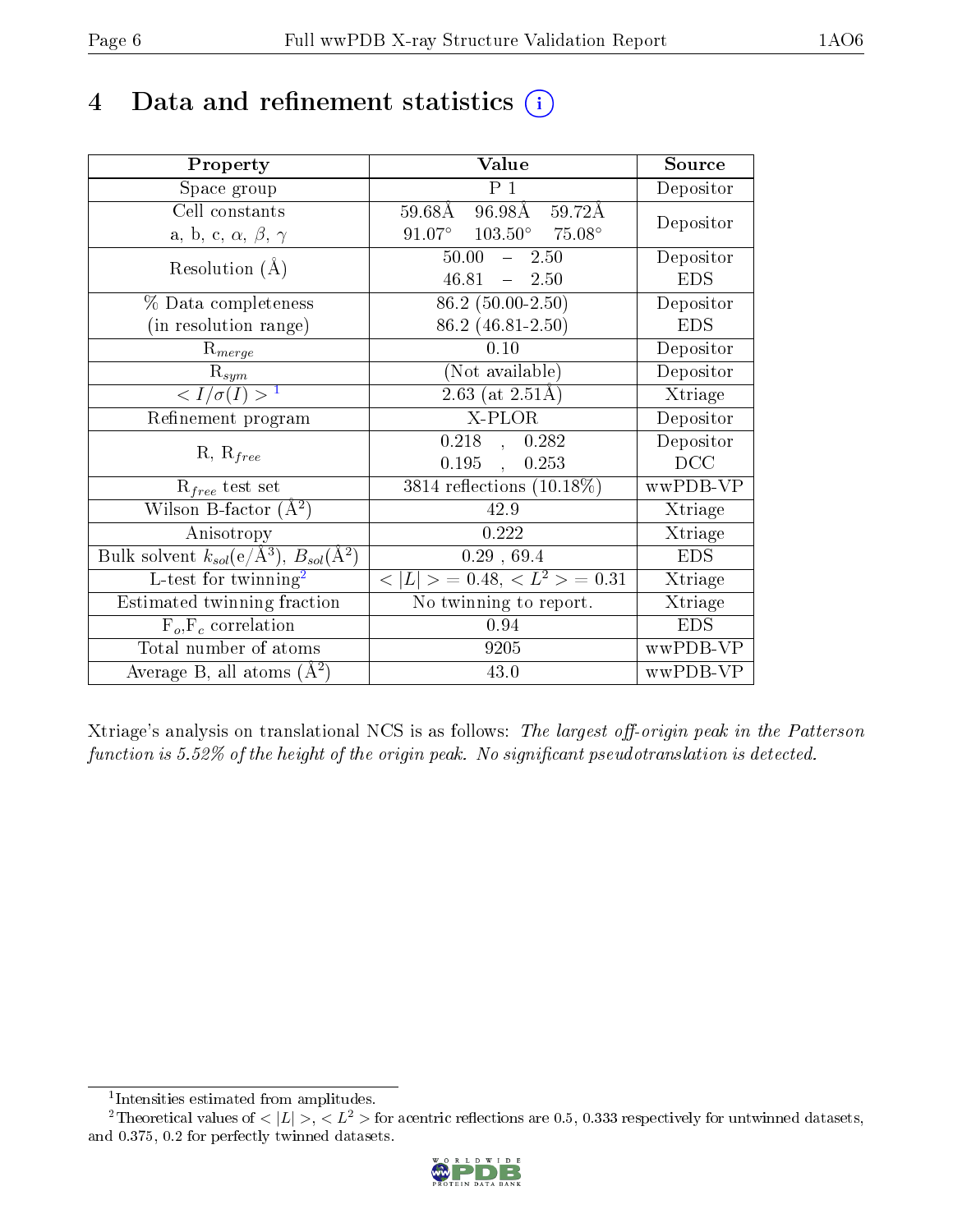# 5 Model quality  $(i)$

## 5.1 Standard geometry  $(i)$

The Z score for a bond length (or angle) is the number of standard deviations the observed value is removed from the expected value. A bond length (or angle) with  $|Z| > 5$  is considered an outlier worth inspection. RMSZ is the root-mean-square of all Z scores of the bond lengths (or angles).

| Mol | Chain |      | Bond lengths | Bond angles |                     |  |
|-----|-------|------|--------------|-------------|---------------------|--|
|     |       | RMSZ | $\# Z  > 5$  | RMSZ        | # $ Z  > 5$         |  |
|     |       | 0.65 | 0/4688       | 0.82        | $2/6324(0.0\%)$     |  |
|     | B     | 0.66 | 0/4688       | 0.80        | $3/6324(0.0\%)$     |  |
| AH  | ΑH    | 0.66 | 0/9376       | 0.81        | $5/12648$ $(0.0\%)$ |  |

There are no bond length outliers.

All (5) bond angle outliers are listed below:

| Mol | Chain | Res | Type | Atoms           |         | Observed $(°)$ | $Ideal(^o)$ |
|-----|-------|-----|------|-----------------|---------|----------------|-------------|
|     |       | 348 | ARG  | $NE$ $CZ$ $NH2$ | $-6.23$ | 117.19         | 120.30      |
|     |       | 103 | LEU  | $CA-CB-CG$      | 5.40    | 127.72         | 115.30      |
|     |       | 74  | LEU  | $CA-CB-CG$      | 5.13    | 127.10         | 115.30      |
|     |       | 103 | LEU  | $CA-CB-CG$      | 5.05    | 126.91         | 115.30      |
|     |       | 369 | CVS. | CA-CB-SG        | 5.00    | 123.01         | 114.00      |

There are no chirality outliers.

There are no planarity outliers.

## 5.2 Too-close contacts  $(i)$

In the following table, the Non-H and H(model) columns list the number of non-hydrogen atoms and hydrogen atoms in the chain respectively. The H(added) column lists the number of hydrogen atoms added and optimized by MolProbity. The Clashes column lists the number of clashes within the asymmetric unit, whereas Symm-Clashes lists symmetry related clashes.

| Mol | Chain |      | $\mid$ Non-H $\mid$ H(model) $\mid$ H(added) |      | Clashes | $\mid$ Symm-Clashes |
|-----|-------|------|----------------------------------------------|------|---------|---------------------|
|     |       | 4599 |                                              | 4518 | 132     |                     |
|     |       | 4599 |                                              | 4518 | 105     |                     |
|     |       |      |                                              |      |         |                     |
|     |       |      |                                              |      |         |                     |
|     |       | 9205 |                                              | 9036 | 237     |                     |

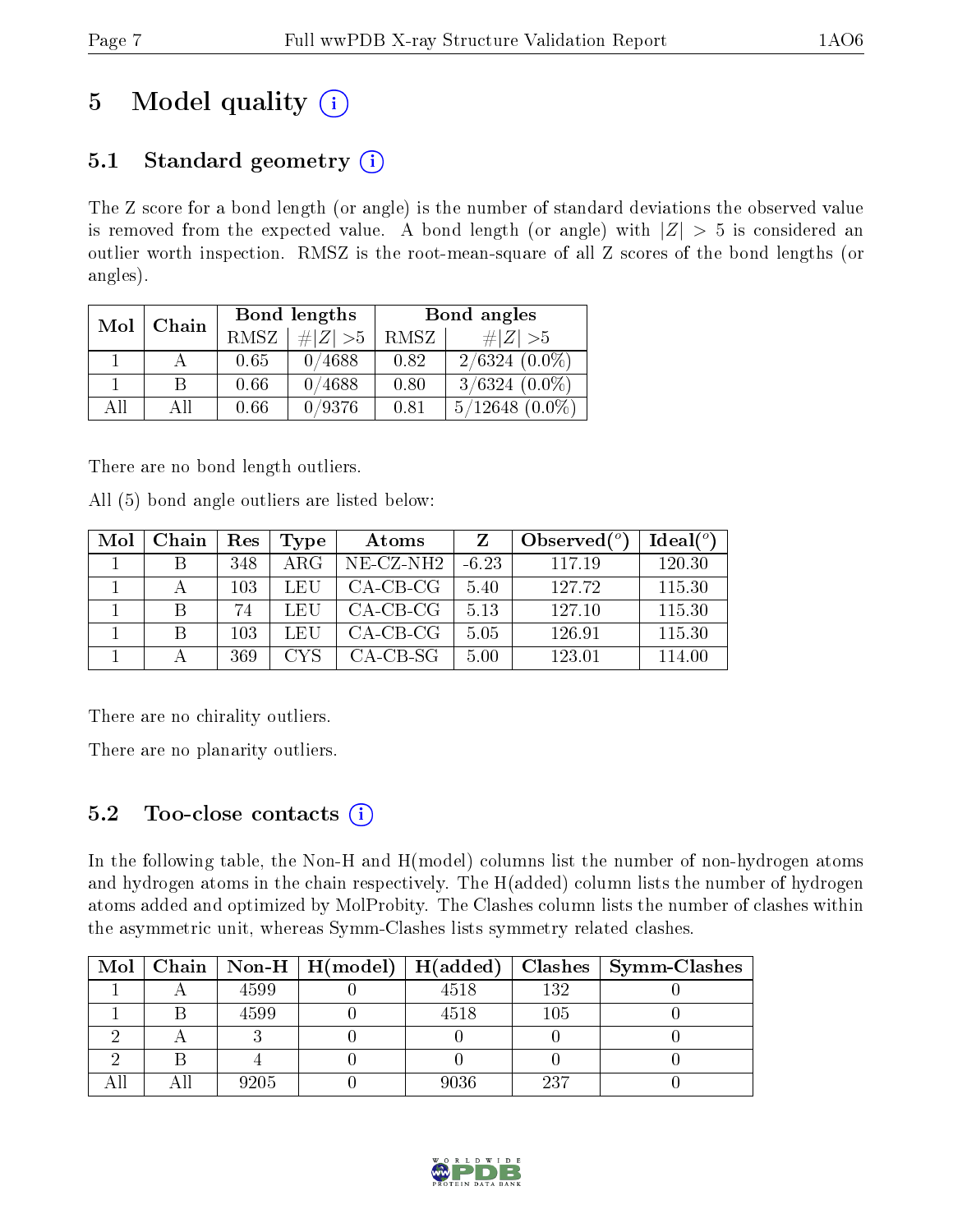The all-atom clashscore is defined as the number of clashes found per 1000 atoms (including hydrogen atoms). The all-atom clashscore for this structure is 13.

|            |  |  | All (237) close contacts within the same asymmetric unit are listed below, sorted by their clash |  |  |  |  |
|------------|--|--|--------------------------------------------------------------------------------------------------|--|--|--|--|
| magnitude. |  |  |                                                                                                  |  |  |  |  |

| Atom-1                                              | Atom-2                            | Interatomic       | Clash         |
|-----------------------------------------------------|-----------------------------------|-------------------|---------------|
|                                                     |                                   | distance $(\AA)$  | overlap $(A)$ |
| $1: B:87$ : $MET$ : $HE2$                           | 1:B:105:HIS:HBB3                  | 1.38              | 1.04          |
| 1: B:87: MET:CE                                     | 1:B:105:HIS:HBB3                  | 1.93              | 0.99          |
| 1:B:240:LYS:O                                       | 1:B:244:GLU:HG3                   | 1.67              | 0.94          |
| 1: A:87: MET:CE                                     | 1:A:105:HIS:HB3                   | 2.05              | 0.86          |
| 1: A:87: MET:HE1                                    | 1:A:105:HIS:HB3                   | 1.57              | 0.85          |
| 1:A:424:VAL:O                                       | 1:A:428:ARG:HG3                   | 1.79              | 0.81          |
| 1:A:464:HIS:HE1                                     | $1:A:470:\overline{\text{SER:H}}$ | 1.28              | 0.81          |
| 1:B:307:ALA:HA                                      | 1:B:311:GLU:HB2                   | 1.62              | 0.81          |
| 1:A:240:LYS:O                                       | 1:A:244:GLU:HG3                   | 1.83              | 0.77          |
| $1:\overline{A}.331:\overline{L}EU:\overline{H}D13$ | 1:A:350:ALA:HB2                   | 1.66              | 0.77          |
| 1:B:437:CYS:HA                                      | 1:B:440:HIS:HD2                   | 1.50              | 0.76          |
| $1:B:119:GLU:\overline{HB2}$                        | 1:B:122:VAL:HG23                  | 1.68              | 0.75          |
| 1:B:384:PRO:O                                       | 1:B:388:ILE:HG12                  | 1.86              | 0.75          |
| 1: A: 356: THR: HG21                                | 1:A:373:VAL:HG22                  | 1.69              | 0.75          |
| 1:B:112:LEU:HD22                                    | 1:B:144:ARG:HH21                  | 1.52              | 0.74          |
| 1:B:39:HIS:O                                        | 1:B:43:VAL:HG23                   | 1.88              | 0.73          |
| 1: A:372: LYS:O                                     | 1:A:375:ASP:HB2                   | 1.90              | 0.72          |
| 1: B: 571: GLU: O                                   | 1:B:575:LEU:HG                    | 1.89              | 0.71          |
| 1:A:464:HIS:CE1                                     | 1:A:470:SER:H                     | 2.09              | 0.70          |
| 1: A: 159: LYS: HD2                                 | 1:A:284:LEU:HD12                  | 1.74              | 0.67          |
| 1: B:90: CYS:O                                      | 1:B:98:ARG:HG3                    | 1.94              | 0.67          |
| 1: A:279: CYS: HA                                   | 1: A:286:LYS:HD3                  | 1.77              | 0.67          |
| 1:B:509:PHE:HB2                                     | 1:B:568:PHE:HE1                   | 1.60              | 0.66          |
| 1: A: 437: CYS: HA                                  | 1:A:440:HIS:HD2                   | 1.60              | 0.66          |
| 1:A:384:PRO:O                                       | 1:A:388:ILE:HG12                  | 1.96              | 0.65          |
| 1:A:299:PRO:HB2                                     | 1:A:302:LEU:HG                    | 1.77              | 0.65          |
| 1:A:440:HIS:ND1                                     | 1:A:444:LYS:HE3                   | 2.11              | 0.65          |
| 1:A:442:GLU:HA                                      | 1:A:445:ARG:HD2                   | 1.77              | 0.64          |
| 1: A:36:PHE:O                                       | 1:A:40:VAL:HG23                   | $\overline{1.97}$ | 0.64          |
| 1: A:370: TYR:O                                     | 1:A:373:VAL:HG23                  | 1.97              | 0.64          |
| 1:B:21:ALA:O                                        | 1:B:25:ILE:HG13                   | 1.98              | 0.64          |
| 1:B:33:GLN:HB2                                      | 1:B:84:TYR:CD1                    | $2.\overline{33}$ | 0.64          |
| 1: A:571: GLU:O                                     | 1: A:575: LEU: HG                 | 1.98              | 0.64          |
| 1:B:415:VAL:O                                       | 1:B:418:VAL:H G23                 | 1.98              | 0.64          |
| 1:A:377:PHE:O                                       | 1:A:381:VAL:HG23                  | 1.98              | 0.64          |
| 1:B:218:ARG:HH21                                    | 1:B:221:GLN:HB2                   | 1.64              | 0.63          |
| 1:A:417:GLN:HB3                                     | 1: A:469: VAL:HG12                | 1.80              | 0.63          |

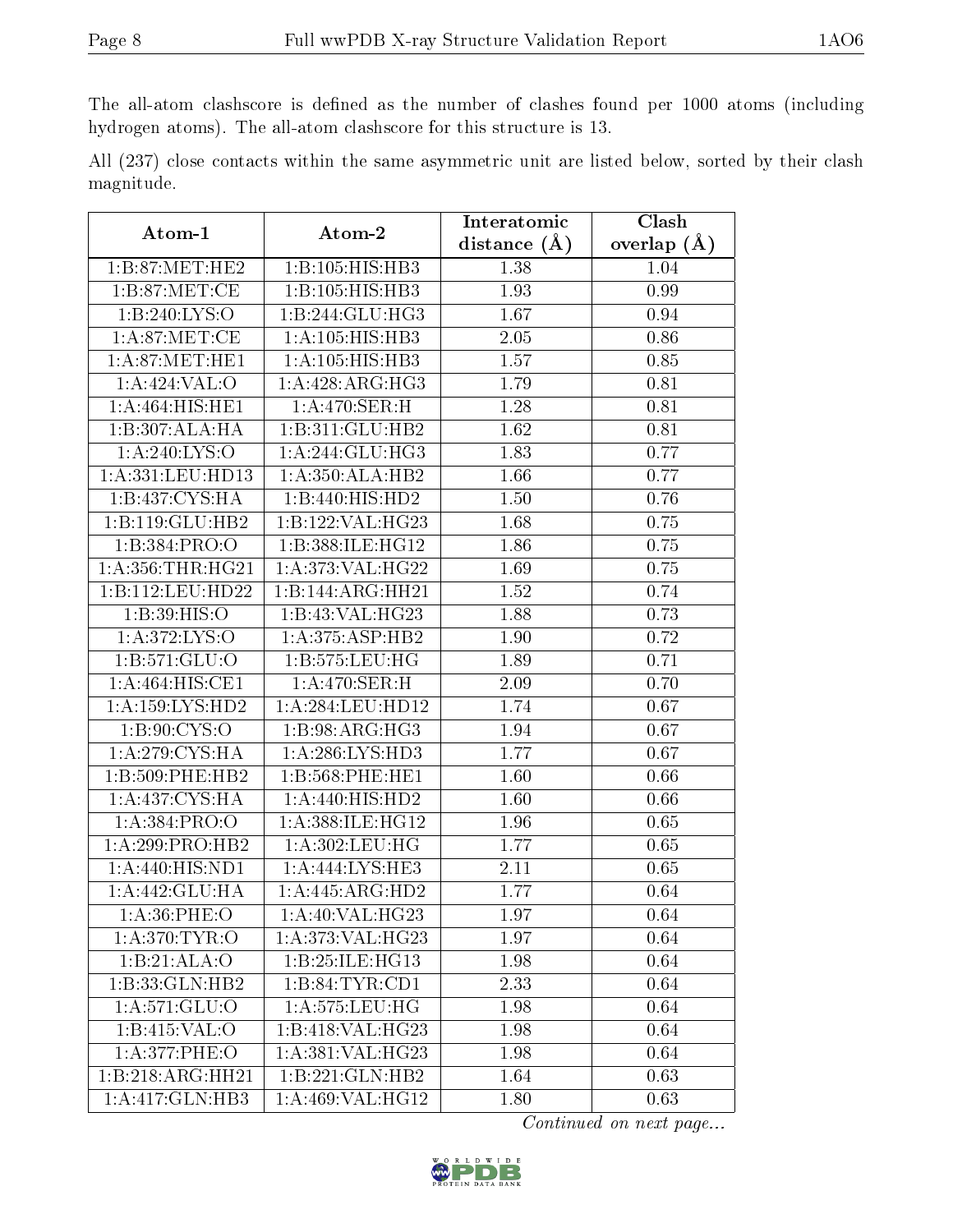| Commaca from previous page |                             | Interatomic       | Clash         |  |
|----------------------------|-----------------------------|-------------------|---------------|--|
| Atom-1                     | Atom-2                      | distance $(A)$    | overlap $(A)$ |  |
| 1:B:383:GLU:HB3            | 1:B:384:PRO:HD3             | 1.81              | 0.61          |  |
| 1:A:112:LEU:HD22           | 1:A:144:ARG:NH2             | $\overline{2.15}$ | 0.61          |  |
| 1:A:552:ALA:O              | 1: A:556: GLU:HG2           | 2.00              | 0.61          |  |
| 1:A:151:ALA:HB3            | 1: A: 152: PRO: HD3         | 1.80              | 0.61          |  |
| 1: A:141: GLU:O            | 1: A:145: ARG:HG3           | 2.01              | 0.61          |  |
| 1: A:25: ILE: O            | 1: A:29: GLN: HG3           | 2.00              | 0.60          |  |
| 1:A:156:PHE:HE1            | 1: A:285: GLU:HG3           | 1.65              | 0.60          |  |
| 1:A:81:ARG:HB2             | 1: A:85: GLY:HA2            | 1.84              | 0.60          |  |
| $1:A:237.\overline{ASP:O}$ | 1:A:241:VAL:HG23            | 2.01              | 0.60          |  |
| 1: A:25: ILE: HD13         | 1: A: 154: LEU: HD23        | 1.84              | 0.59          |  |
| 1: A:551:PHE:HA            | 1:A:554:PHE:HB3             | 1.84              | 0.59          |  |
| 1:A:151:ALA:HB2            | 1:A:250:LEU:HD13            | 1.84              | 0.59          |  |
| 1:A:516:LEU:O              | 1: A:521: ARG: NH2          | 2.36              | 0.59          |  |
| 1:B:34:CYS:HA              | 1: B:84: TYR:OH             | 2.02              | 0.59          |  |
| 1:B:151:ALA:HB3            | 1:B:152:PRO:H <sub>D3</sub> | 1.84              | 0.58          |  |
| 1:A:307:ALA:HA             | 1:A:311:GLU:HB2             | 1.84              | 0.58          |  |
| 1:B:123:MET:HB3            | 1:B:165:PHE:HE2             | 1.69              | 0.58          |  |
| 1:B:540:THR:HG22           | 1:B:544:LEU:HG              | 1.85              | 0.58          |  |
| 1:B:224:PRO:HD2            | 1:B:296:ASP:HB3             | 1.85              | 0.58          |  |
| 1:B:153:GLU:O              | 1:B:157:PHE:HD1             | 1.86              | 0.58          |  |
| 1: A:485: ARG:HB3          | 1: A:486: PRO:HD3           | 1.86              | 0.57          |  |
| 1: A:498: VAL:HG13         | 1: A:498: VAL:O             | $2.05\,$          | 0.57          |  |
| 1:A:449:ALA:O              | 1: A: 453: LEU: HG          | 2.04              | 0.57          |  |
| 1:B:506:THR:O              | 1: B:506:THR:HG22           | 2.05              | 0.57          |  |
| 1:B:112:LEU:CD2            | 1:B:144:ARG:HH21            | 2.19              | 0.56          |  |
| 1: A:276: LYS: HD2         | 1:A:277:GLU:HG3             | 1.88              | 0.56          |  |
| 1:B:551:PHE:O              | 1:B:555:VAL:HG23            | 2.05              | 0.56          |  |
| 1: A: 103: LEU: HD11       | 1: A:247: HIS: CD2          | 2.41              | 0.56          |  |
| 1:B:259:ASP:O              | 1:B:262:LYS:HB3             | 2.05              | 0.56          |  |
| 1:B:356:THR:HG21           | 1:B:373:VAL:H G22           | 1.87              | 0.56          |  |
| 1:B:424:VAL:O              | 1:B:428:ARG:HG3             | 2.05              | 0.56          |  |
| 1:B:299:PRO:HB2            | 1:B:302:LEU:HG              | 1.88              | 0.55          |  |
| 1: A:408: LEU:HD23         | 1:A:427:SER:CB              | 2.36              | 0.55          |  |
| 1:A:441:PRO:O              | 1:A:443:ALA:N               | 2.40              | 0.55          |  |
| 1:A:145:ARG:HG3            | 1:A:145:ARG:HH11            | 1.72              | 0.55          |  |
| 1: A:540:THR:HG22          | 1: A:544:LEU:HG             | 1.88              | 0.55          |  |
| 1:B:156:PHE:CE1            | 1:B:285:GLU:HG3             | 2.41              | 0.55          |  |
| 1:B:319:TYR:CE1            | 1: B: 323: LYS: HB2         | 2.42              | 0.54          |  |
| 1:A:120:VAL:HG21           | 1:A:175:ALA:HA              | 1.88              | 0.54          |  |
| 1:A:414:LYS:C              | 1:A:416:PRO:HD3             | 2.27              | 0.54          |  |
| 1:A:196:GLN:NE2            | 1:A:196:GLN:HA              | 2.22              | 0.54          |  |

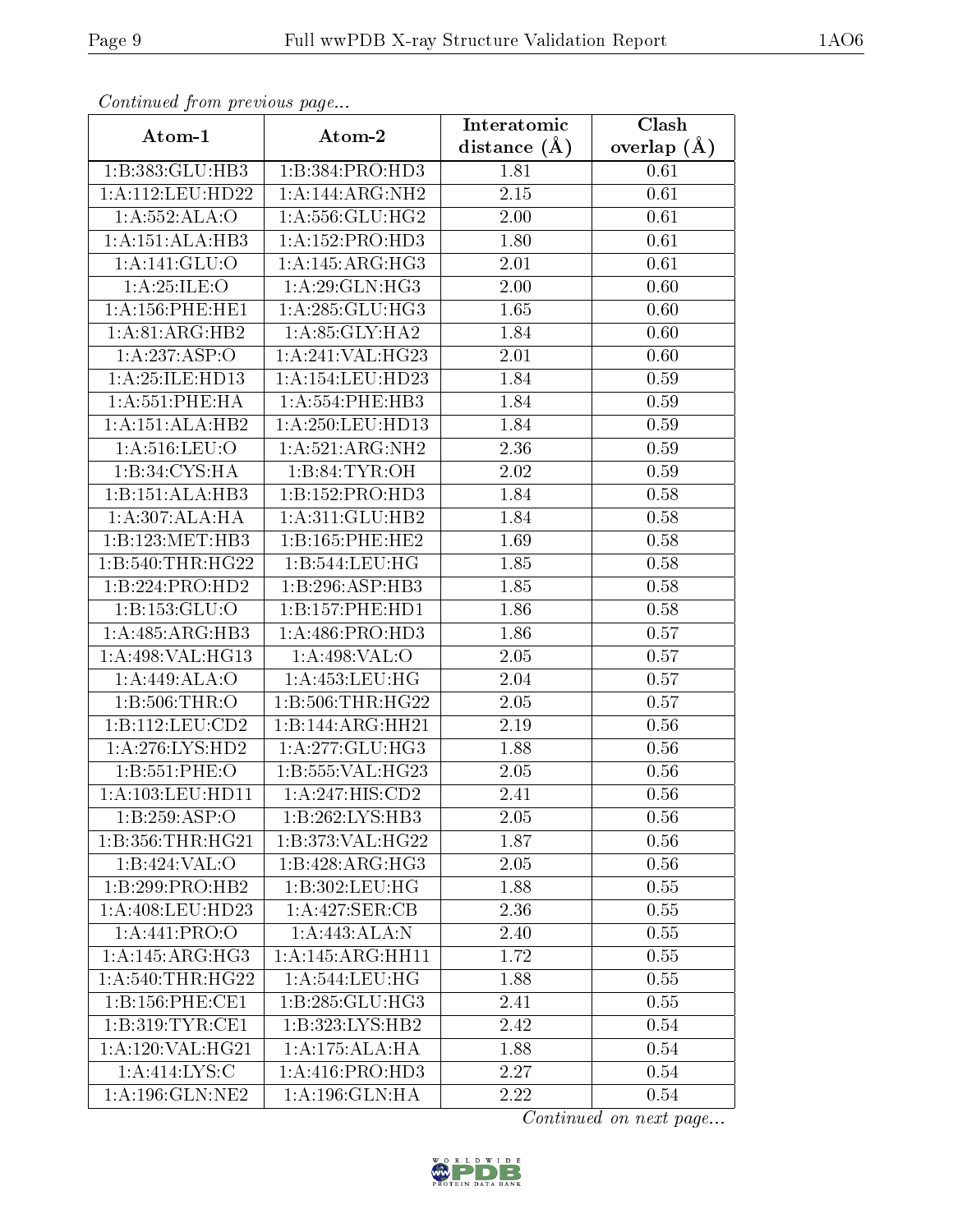| Continued from previous page |                                     | Interatomic    | Clash         |  |
|------------------------------|-------------------------------------|----------------|---------------|--|
| Atom-1                       | Atom-2                              | distance $(A)$ | overlap $(A)$ |  |
| 1: A: 5: SER: HA             | 1: A:62: CYS:O                      | 2.08           | 0.54          |  |
| 1:B:156:PHE:HE1              | 1:B:285:GLU:HG3                     | 1.73           | 0.54          |  |
| 1:B:83:THR:HG22              | 1: B:84: TYR: CE1                   | 2.43           | 0.54          |  |
| 1:B:262:LYS:C                | 1:B:262:LYS:HD2                     | 2.29           | 0.54          |  |
| 1:B:112:LEU:HD22             | 1:B:144:ARG:NH2                     | 2.21           | 0.54          |  |
| 1: B:319: TYR:O              | 1:B:323:LYS:HB3                     | 2.07           | 0.53          |  |
| 1:B:441:PRO:O                | 1:B:443:ALA:N                       | 2.41           | 0.53          |  |
| 1:B:138:TYR:O                | 1:B:142:ILE:HG12                    | 2.08           | 0.53          |  |
| 1: A:87: MET:HE2             | 1: A:105: HIS:HB3                   | 1.88           | 0.53          |  |
| 1:A:383:GLU:HB3              | 1: A: 384: PRO: HD3                 | 1.91           | 0.53          |  |
| 1: A: 387: LEU: HD22         | 1:A:485:ARG:NH1                     | 2.24           | 0.53          |  |
| 1: A:103:LEU:HD11            | $1:A:247:\overline{\text{HIS:HD2}}$ | 1.73           | 0.53          |  |
| 1: A:378: LYS: HB2           | 1:A:379:PRO:HD3                     | 1.90           | 0.52          |  |
| 1:B:119:GLU:HB2              | 1: B: 122: VAL: CG2                 | 2.38           | 0.52          |  |
| 1: A:319: TYR: CE1           | 1:A:323:LYS:HB2                     | 2.45           | 0.52          |  |
| 1:B:225:LYS:HG2              | 1:B:299:PRO:HG3                     | 1.91           | 0.52          |  |
| $1:A:\overline{439:LYS:HG3}$ | 1: A: 439: LYS: O                   | 2.10           | 0.51          |  |
| 1:B:25:ILE:O                 | 1:B:29:GLN:HG3                      | $2.09\,$       | 0.51          |  |
| 1:A:415:VAL:N                | 1: A: 416: PRO: HD3                 | 2.24           | 0.51          |  |
| 1:B:464:HIS:HE1              | 1:B:470:SER:H                       | 1.59           | 0.51          |  |
| 1:A:305:LEU:HD21             | 1:A:333:GLU:HB3                     | 1.91           | 0.51          |  |
| 1: A:510: HIS:O              | 1:A:513:ILE:HG22                    | 2.10           | 0.51          |  |
| 1:A:440:HIS:HB3              | 1:A:444:LYS:HB2                     | 1.92           | 0.51          |  |
| 1:B:370:TYR:O                | 1:B:373:VAL:HG23                    | 2.10           | 0.51          |  |
| 1:B:120:VAL:HG13             | 1:B:178:LEU:HD23                    | 1.92           | 0.50          |  |
| 1:B:34:CYS:HB3               | 1:B:39:HIS:NE2                      | 2.26           | 0.50          |  |
| 1:A:265:CYS:O                | 1: A:268: GLN:HB2                   | 2.12           | 0.50          |  |
| 1:B:417:GLN:HB3              | 1:B:469:VAL:HG12                    | 1.93           | 0.50          |  |
| 1: B: 500: LYS: O            | 1:B:535:HIS:ND1                     | 2.45           | 0.50          |  |
| 1:B:61:ASN:HB3               | 1:B:64:LYS:HD2                      | 1.94           | 0.50          |  |
| 1:B:417:GLN:HB3              | 1:B:469:VAL:CG1                     | 2.42           | 0.49          |  |
| 1:A:342:SER:CB               | 1: A:450: GLU: HG2                  | 2.42           | 0.49          |  |
| 1:B:67:HIS:CE1               | 1:B:99:ASN:OD1                      | 2.65           | 0.49          |  |
| 1: A:200:CYS:O               | 1:A:204:GLN:HG3                     | 2.12           | 0.49          |  |
| 1:B:312:SER:O                | 1: B:315: VAL:HG23                  | 2.13           | 0.49          |  |
| 1:B:333:GLU:O                | 1:B:336:ARG:HG2                     | 2.12           | 0.49          |  |
| 1: B: 517: SER: OG           | 1:B:520:GLU:HG3                     | 2.12           | 0.49          |  |
| 1: A: 16: GLU:O              | 1:A:20:LYS:HB2                      | 2.12           | 0.49          |  |
| 1: B: 475: LYS: O            | 1:B:479:GLU:HB2                     | 2.12           | 0.48          |  |
| 1:A:305:LEU:HG               | 1: A: 337: ARG: NH1                 | 2.29           | 0.48          |  |
| 1:B:25:ILE:HD13              | 1:B:154:LEU:HD23                    | 1.95           | 0.48          |  |

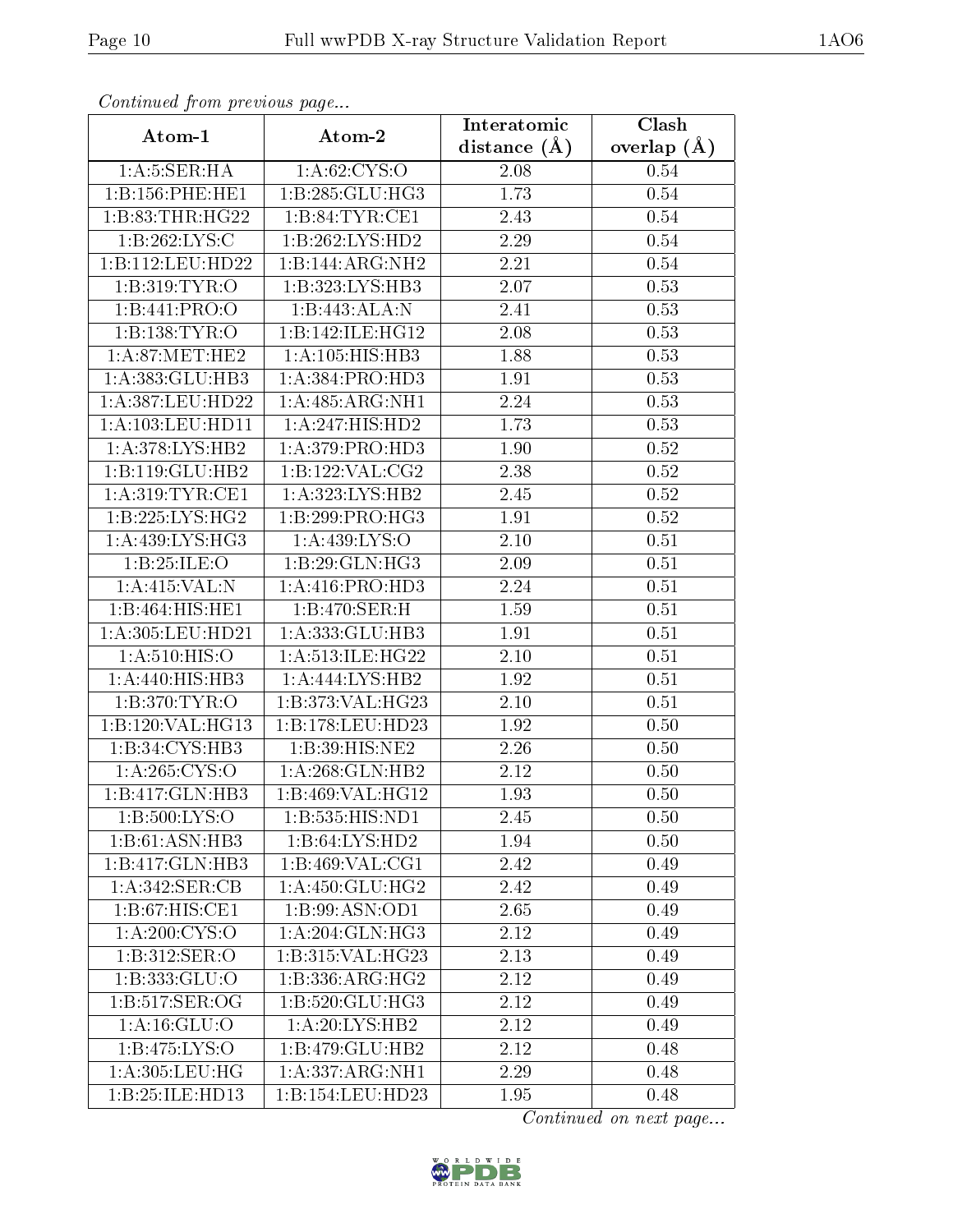| Continuea from previous page |                                                       | Interatomic       | Clash           |
|------------------------------|-------------------------------------------------------|-------------------|-----------------|
| Atom-1                       | Atom-2                                                | distance $(A)$    | overlap $(\AA)$ |
| 1: A:459: GLN:O              | 1: A: 463: LEU: HG                                    | 2.14              | 0.48            |
| 1: A: 5: SER: HB3            | 1:A:8:ALA:HB3                                         | 1.95              | 0.48            |
| 1:B:536:LYS:HG2              | 1: B: 536: LYS: O                                     | 2.14              | 0.48            |
| 1:B:67:HIS:NE2               | 1:B:249:ASP:OD1                                       | 2.47              | 0.48            |
| 1:A:247:HIS:O                | 1:A:247:HIS:CG                                        | 2.67              | 0.48            |
| 1:B:378:LYS:HB2              | 1:B:379:PRO:HD3                                       | 1.95              | 0.47            |
| 1: A:268: GLN:OE1            | 1: A:276: LYS: HA                                     | 2.15              | 0.47            |
| 1:B:443:ALA:O                | 1:B:445:ARG:N                                         | 2.47              | 0.47            |
| 1:B:517:SER:HG               | 1:B:520:GLU:HG3                                       | 1.80              | 0.47            |
| 1:B:30:TYR:CE1               | 1:B:102:PHE:HB3                                       | 2.49              | 0.47            |
| 1:A:441:PRO:HD2              | 1:A:444:LYS:HD3                                       | 1.97              | 0.46            |
| 1:A:567:CYS:O                | 1: A:571: GLU:HB2                                     | 2.15              | 0.46            |
| 1:B:19:PHE:O                 | 1:B:23:VAL:H G23                                      | 2.16              | 0.46            |
| 1:B:30:TYR:CD1               | 1:B:102:PHE:HB3                                       | 2.50              | 0.46            |
| 1:B:198:LEU:HA               | 1:B:458:ASN:ND2                                       | 2.31              | 0.46            |
| 1:A:485:ARG:NH2              | 1: A:486: PRO:HG3                                     | 2.29              | 0.46            |
| 1:B:317:LYS:O                | 1:B:321:GLU:HG3                                       | 2.16              | 0.46            |
| 1: A: 554: PHE: HE1          | 1: A:571: GLU:HB2                                     | 1.81              | 0.46            |
| 1:B:165:PHE:O                | 1:B:169:CYS:SG                                        | 2.73              | 0.46            |
| 1: A:238:LEU:HA              | 1:A:238:LEU:HD12                                      | 1.63              | 0.46            |
| 1:A:238:LEU:O                | 1:A:241:VAL:HB                                        | $\overline{2.16}$ | 0.46            |
| 1:B:456:VAL:O                | 1:B:459:GLN:HB3                                       | 2.16              | 0.46            |
| 1:B:526:GLN:O                | 1:B:530:VAL:HG23                                      | 2.16              | 0.46            |
| 1:A:417:GLN:HB2              | 1: A:470: SER:HB3                                     | 1.96              | 0.46            |
| 1:A:323:LYS:O                | 1:A:327:LEU:HG                                        | 2.16              | 0.45            |
| 1: A:38:ASP:O                | 1:A:42:LEU:HG                                         | 2.16              | 0.45            |
| 1:B:231:VAL:O                | 1:B:235:VAL:HG23                                      | 2.15              | 0.45            |
| 1:B:408:LEU:HD23             | 1:B:529:LEU:HD23                                      | 1.97              | 0.45            |
| 1:A:23:VAL:HG12              | 1: A:43: VAL:HG22                                     | 1.99              | 0.45            |
| 1:B:279:CYS:HA               | 1:B:286:LYS:HD3                                       | 1.97              | 0.45            |
| $1:A:100:\overline{GLU:O}$   | 1:A:104:GLN:HB2                                       | 2.16              | 0.45            |
| 1: A: 41: LYS: NZ            | 1:A:42:LEU:CD2                                        | 2.80              | 0.45            |
| 1:A:420:THR:N                | 1: A:421: PRO:CD                                      | 2.79              | 0.45            |
| 1:B:140:TYR:CE2              | 1:B:144:ARG:NH1                                       | 2.85              | 0.45            |
| 1:B:485:ARG:HB3              | 1:B:486:PRO:HD3                                       | 1.99              | 0.45            |
| 1: A:208: GLU:O              | 1:A:212:LYS:HG3                                       | 2.16              | 0.45            |
| 1:B:329:MET:O                | 1: B: 333: GLU: HG2                                   | 2.17              | 0.45            |
| 1:B:275:LEU:HD23             | 1:B:293:VAL:HG21                                      | 1.99              | 0.44            |
| 1: A: 186: ARG: NH1          | 1: A: 190: LYS: HD3                                   | 2.32              | 0.44            |
| 1:B:137:LYS:HE2              | 1:B:137:LYS:HB2                                       | 1.83              | 0.44            |
| 1:A:408:LEU:HD23             | $1:A:427:\overline{\text{SER:H}}\overline{\text{B2}}$ | 1.98              | 0.44            |

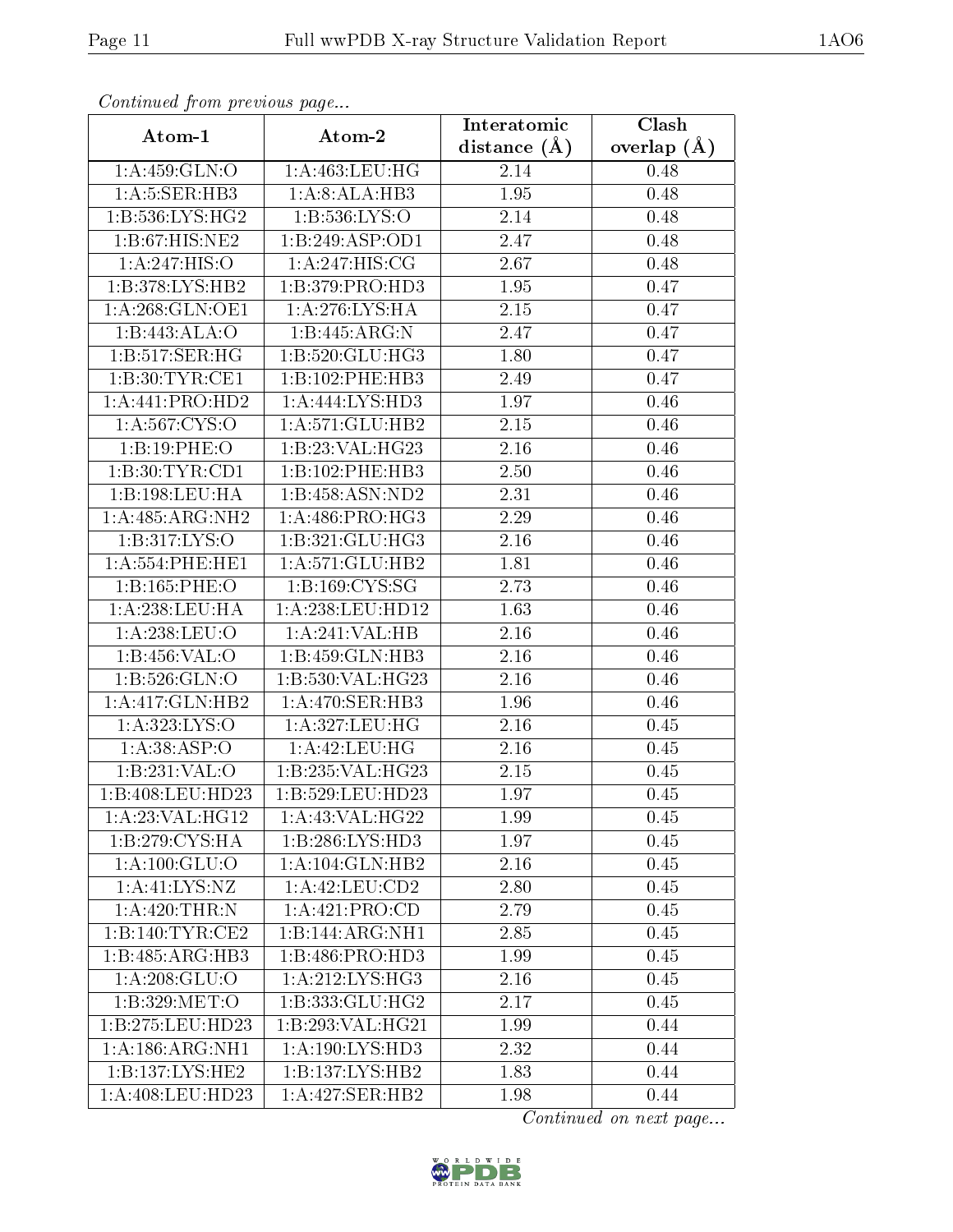| Continuea from previous page                           |                                 | Interatomic       | Clash         |
|--------------------------------------------------------|---------------------------------|-------------------|---------------|
| Atom-1                                                 | Atom-2                          | distance $(A)$    | overlap $(A)$ |
| 1:B:160:ARG:HH22                                       | 1:B:188:GLU:CD                  | 2.21              | 0.44          |
| 1:B:319:TYR:OH                                         | 1:B:358:GLU:HG2                 | 2.17              | 0.44          |
| 1: A:312: SER:O                                        | 1:A:315:VAL:HG23                | 2.18              | 0.44          |
| 1:A:351:LYS:HA                                         | 1: A: 351: LYS: HD2             | 1.81              | 0.44          |
| 1:A:437:CYS:HA                                         | 1: A:440:HIS:CD2                | 2.48              | 0.44          |
| 1:B:157:PHE:HE2                                        | 1:B:188:GLU:HB3                 | $\overline{1}.82$ | 0.44          |
| 1: A: 353: TYR: HD1                                    | 1:A:373:VAL:HG11                | 1.82              | 0.44          |
| 1: A:34: CYS: HA                                       | 1:A:35:PRO:HD3                  | 1.88              | 0.44          |
| 1: A: 41: LYS: NZ                                      | 1:A:42:LEU:HD23                 | 2.33              | 0.44          |
| 1: A:572: GLY:O                                        | 1:A:576:VAL:HG13                | 2.17              | 0.44          |
| 1:B:81:ARG:HB2                                         | 1:B:85:GLY:HA2                  | 2.00              | 0.43          |
| 1: A:467:THR:O                                         | 1:A:469:VAL:HG23                | 2.18              | 0.43          |
| 1: A:500: LYS:O                                        | 1:A:535:HIS:ND1                 | 2.52              | 0.43          |
| 1:B:408:LEU:HD13                                       | 1:B:427:SER:HB2                 | 1.99              | 0.43          |
| $1: B: 567: \overline{\text{C}Y}\overline{\text{S}:O}$ | 1:B:571:GLU:HB2                 | 2.19              | 0.43          |
| 1:A:349:LEU:HD23                                       | 1:A:380:LEU:HD12                | 2.00              | 0.43          |
| 1: A: 353: TYR: O                                      | 1: A: 356: THR: HB              | 2.17              | 0.43          |
| 1: A:41:LYS:O                                          | 1: A: 45: GLU: HG3              | 2.17              | 0.43          |
| 1:A:41:LYS:HZ2                                         | 1:A:42:LEU:HD23                 | 1.84              | 0.43          |
| 1: A:509:PHE:HB2                                       | $1: A:568:$ PHE:HE $1$          | 1.83              | 0.43          |
| 1:B:160:ARG:NH2                                        | 1:B:188:GLU:OE2                 | 2.52              | 0.43          |
| 1:A:543:GLN:O                                          | 1:A:547:VAL:HG23                | 2.18              | 0.43          |
| 1:B:452:TYR:O                                          | 1:B:456:VAL:HG23                | 2.18              | 0.43          |
| 1:A:137:LYS:O                                          | 1: A:141: GLU: HG2              | 2.19              | 0.43          |
| 1:A:196:GLN:HE21                                       | 1: A: 196: GLN: HA              | 1.81              | 0.42          |
| 1:B:200:CYS:O                                          | 1:B:204:GLN:HG3                 | 2.19              | 0.42          |
| 1:A:305:LEU:O                                          | 1:A:307:ALA:N                   | $\overline{2.52}$ | 0.42          |
| 1:A:457:LEU:HD13                                       | 1:A:488:PHE:CD2                 | 2.54              | 0.42          |
| 1: A:509: PHE:CB                                       | $1: A:568:$ PHE:HE $1$          | 2.31              | 0.42          |
| 1:B:327:LEU:HD23                                       | 1:B:327:LEU:HA                  | 1.86              | 0.42          |
| 1: A:398:LEU:O                                         | $1: A:402: LYS: \overline{HD2}$ | 2.19              | 0.42          |
| 1: A:409: VAL:O                                        | 1: A:413: LYS: HG3              | 2.20              | 0.42          |
| 1: A:543: GLN: HG3                                     | 1: A:544:LEU: N                 | 2.35              | 0.42          |
| 1: A:419: SER:OG                                       | 1:A:421:PRO:HD2                 | 2.20              | 0.42          |
| 1: A:408: LEU: HD11                                    | 1: A:526: GLN:HB3               | 2.01              | 0.42          |
| $1:B:420:\overline{THR:N}$                             | 1:B:421:PRO:CD                  | 2.83              | 0.42          |
| 1:A:423:LEU:HA                                         | 1:A:423:LEU:HD23                | 1.87              | 0.42          |
| 1:B:378:LYS:HB3                                        | 1:B:378:LYS:HE3                 | 1.84              | 0.42          |
| 1: A:441: PRO:C                                        | 1:A:443:ALA:H                   | 2.23              | 0.42          |
| 1: A:506:THR:HG22                                      | 1: A:506:THR:O                  | 2.20              | 0.42          |
| 1:A:536:LYS:O                                          | 1: A:536:LYS:HG2                | 2.18              | 0.42          |

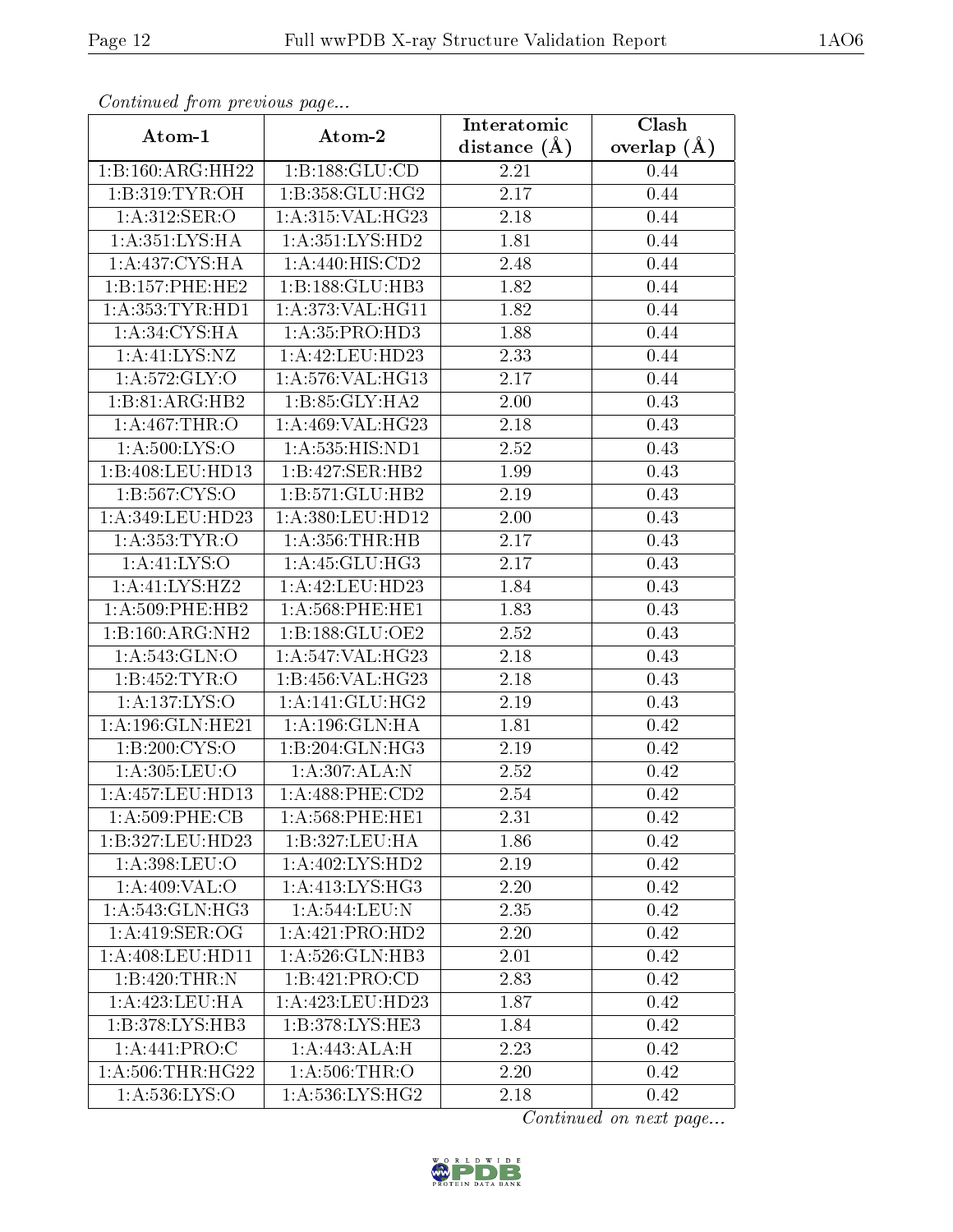| Atom-1                       | Atom-2                       | Interatomic       | Clash         |
|------------------------------|------------------------------|-------------------|---------------|
|                              |                              | distance $(A)$    | overlap $(A)$ |
| 1:B:543:GLN:HG3              | 1:B:544:LEU:N                | 2.35              | 0.42          |
| 1:A:554:PHE:HZ               | $1: A:568:$ PHE:O            | 2.03              | 0.41          |
| 1: A:118: PRO:HB2            | 1:A:122:VAL:HB               | 2.01              | 0.41          |
| $1:B:151:ALA:\overline{HB2}$ | 1:B:250:LEU:HD13             | 2.01              | 0.41          |
| 1:B:531:GLU:O                | 1:B:535:HIS:CD2              | 2.73              | 0.41          |
| 1: A:286: LYS:O              | 1:A:290:ILE:HG13             | 2.20              | 0.41          |
| 1:A:441:PRO:C                | 1:A:443:ALA:N                | 2.74              | 0.41          |
| 1: A:342: SER: HB2           | 1: A:450: GLU: HG2           | 2.03              | 0.41          |
| 1:B:218:ARG:HA               | 1:B:218:ARG:HE               | 1.85              | 0.41          |
| 1:A:394:LEU:HD11             | 1: A: 398: LEU: HD11         | $2.01\,$          | 0.41          |
| 1:A:72:ASP:O                 | 1: A:76:THR:HG23             | 2.21              | 0.41          |
| 1:B:423:LEU:HA               | 1:B:423:LEU:HD23             | 1.93              | 0.41          |
| 1:A:45:GLU:OE1               | 1:A:73:LYS:HD2               | 2.20              | 0.41          |
| 1: A:30: TYR: HD1            | 1: A:30: TYR: HA             | 1.78              | 0.41          |
| 1: A:39: HIS:O               | 1: A:43: VAL:HG23            | 2.20              | 0.41          |
| 1:A:464:HIS:CE1              | 1:A:469:VAL:H                | 2.38              | 0.41          |
| 1:A:60:GLU:HG2               | 1:A:61:ASN:ND2               | 2.35              | 0.41          |
| 1:A:164:ALA:O                | $1:A:168:CY\overline{S:HB2}$ | 2.20              | 0.41          |
| 1:B:345:LEU:O                | 1:B:349:LEU:HG               | 2.20              | 0.41          |
| 1:B:513:ILE:HG12             | 1:B:521:ARG:HG3              | 2.03              | 0.41          |
| 1: B: 551: PHE: HA           | 1:B:554:PHE:HB3              | $\overline{2}.02$ | 0.41          |
| 1: B:6: GLU:O                | 1:B:9:HIS:HB3                | 2.20              | 0.41          |
| 1:B:120:VAL:HG13             | 1:B:178:LEU:CD2              | 2.51              | 0.41          |
| 1:B:394:LEU:HD12             | 1:B:394:LEU:HA               | 1.88              | 0.41          |
| 1:B:543:GLN:O                | 1:B:546:ALA:HB3              | 2.21              | 0.41          |
| 1:A:383:GLU:OE1              | 1:A:485:ARG:NH2              | $\overline{2.51}$ | 0.40          |
| 1: A:98: ARG:O               | 1: A: 101: CYS: HB3          | 2.21              | 0.40          |
| 1: B: 564: LYS: O            | 1:B:565:GLU:HB2              | 2.21              | 0.40          |
| 1:A:348:ARG:O                | 1: A:352:THR:OG1             | 2.35              | 0.40          |
| 1: A:61: ASN:OD1             | 1: A:64: LYS:NZ              | 2.40              | 0.40          |
| 1:A:249:ASP:HB3              | 1: A:252: GLU:HG2            | 2.03              | 0.40          |
| 1: A:27:PHE:HZ               | 1: A:46: VAL:HG21            | 1.87              | 0.40          |
| 1: A:73: LYS:HA              | 1:A:73:LYS:HD3               | 1.88              | 0.40          |
| 1: B:87: MET:HE1             | 1: B: 105: HIS: HB3          | 1.91              | 0.40          |
| 1:B:372:LYS:O                | 1:B:375:ASP:HB2              | 2.21              | 0.40          |
| 1:B:123:MET:HB3              | 1:B:165:PHE:CE2              | 2.53              | 0.40          |

There are no symmetry-related clashes.

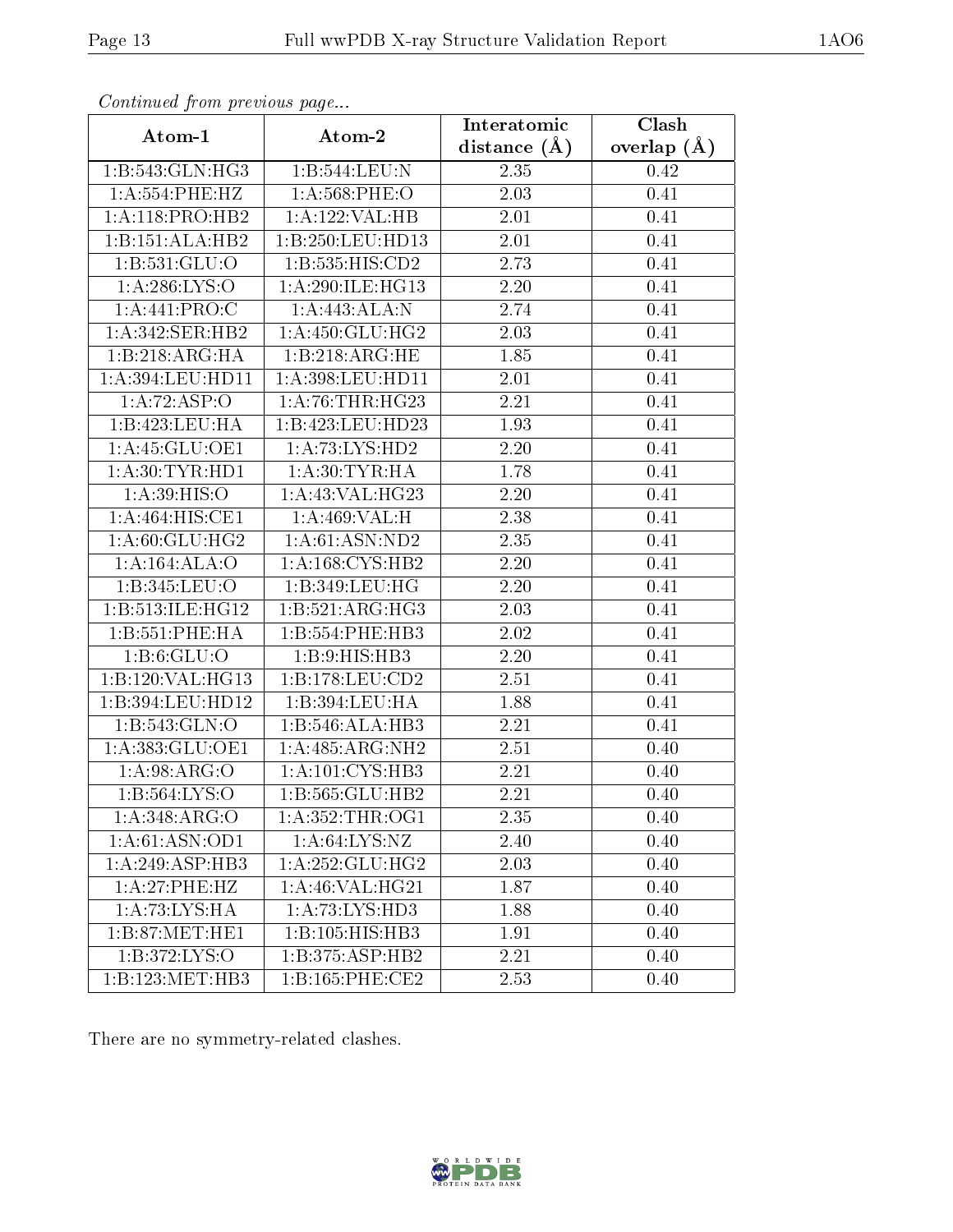## 5.3 Torsion angles (i)

#### 5.3.1 Protein backbone (i)

In the following table, the Percentiles column shows the percent Ramachandran outliers of the chain as a percentile score with respect to all X-ray entries followed by that with respect to entries of similar resolution.

The Analysed column shows the number of residues for which the backbone conformation was analysed, and the total number of residues.

| Mol | Chain | Analysed          | Favoured     |            | Allowed   Outliers | Percentiles |                |  |
|-----|-------|-------------------|--------------|------------|--------------------|-------------|----------------|--|
|     |       | $576/585(98\%)$   | 519 (90%)    | 46 $(8\%)$ | $11(2\%)$          | 8           | $\vert$ 13     |  |
|     | Β     | $576/585(98\%)$   | 530 $(92\%)$ | 33 $(6\%)$ | $13(2\%)$          | 6           | $\parallel$ 10 |  |
| All | All   | $1152/1170(98\%)$ | $1049(91\%)$ | 79 (7%)    | 24(2%)             |             | $\blacksquare$ |  |

All (24) Ramachandran outliers are listed below:

| Mol            | Chain                   | $\operatorname{Res}% \left\vert \mathcal{H}\right\vert =\operatorname*{Res}_{\left\vert \mathcal{H}\right\vert }% \left\vert \mathcal{H}% \right\vert =\operatorname*{Res}_{\left\vert \mathcal{H}\right\vert }% \left\vert \mathcal{H}% \right\vert =\operatorname*{R}\left( \left\vert \mathcal{H}% \right\vert \right)$ | Type                                |
|----------------|-------------------------|----------------------------------------------------------------------------------------------------------------------------------------------------------------------------------------------------------------------------------------------------------------------------------------------------------------------------|-------------------------------------|
| $\overline{1}$ | $\overline{\rm A}$      | 60                                                                                                                                                                                                                                                                                                                         | GLU                                 |
| $\overline{1}$ | $\overline{\rm A}$      | 501                                                                                                                                                                                                                                                                                                                        | GLU                                 |
| $\overline{1}$ | $\overline{\mathrm{B}}$ | 60                                                                                                                                                                                                                                                                                                                         | $\overline{\mathrm{GLU}}$           |
| $\overline{1}$ | $\, {\bf B}$            | 442                                                                                                                                                                                                                                                                                                                        | GLU                                 |
| $\overline{1}$ | $\overline{\mathrm{B}}$ | 444                                                                                                                                                                                                                                                                                                                        | <b>LYS</b>                          |
| $\overline{1}$ | $\overline{\mathrm{B}}$ | 501                                                                                                                                                                                                                                                                                                                        | $\overline{\mathrm{GLU}}$           |
| $\overline{1}$ | $\overline{\rm A}$      | 59                                                                                                                                                                                                                                                                                                                         | $\overline{\rm ALA}$                |
| $\overline{1}$ | $\overline{\rm A}$      | $\overline{85}$                                                                                                                                                                                                                                                                                                            | $\overline{\text{GLY}}$             |
| $\overline{1}$ | $\overline{A}$          | 306                                                                                                                                                                                                                                                                                                                        | $\overline{\text{ALA}}$             |
| $\overline{1}$ | $\overline{A}$          | 442                                                                                                                                                                                                                                                                                                                        | GLU                                 |
| $\overline{1}$ | $\overline{\mathrm{B}}$ | 59                                                                                                                                                                                                                                                                                                                         | $\overline{ALA}$                    |
| $\overline{1}$ | $\overline{\mathrm{B}}$ | 79                                                                                                                                                                                                                                                                                                                         | THR                                 |
| $\overline{1}$ | $\overline{\mathrm{B}}$ | $\overline{85}$                                                                                                                                                                                                                                                                                                            | $\overline{\text{GLY}}$             |
| $\overline{1}$ | $\overline{\mathrm{B}}$ | 321                                                                                                                                                                                                                                                                                                                        | $\mathrm{GL} \overline{\mathrm{U}}$ |
| $\overline{1}$ | $\overline{\mathrm{B}}$ | $\overline{3}73$                                                                                                                                                                                                                                                                                                           | <b>VAL</b>                          |
| $\overline{1}$ | $\overline{\mathrm{B}}$ | 566                                                                                                                                                                                                                                                                                                                        | <b>THR</b>                          |
| $\overline{1}$ | $\overline{\rm A}$      | 466                                                                                                                                                                                                                                                                                                                        | $\overline{\text{LYS}}$             |
| $\overline{1}$ | $\overline{\mathrm{B}}$ | 364                                                                                                                                                                                                                                                                                                                        | $\overline{\text{ALA}}$             |
| $\overline{1}$ | $\overline{\mathrm{B}}$ | 367                                                                                                                                                                                                                                                                                                                        | <b>HIS</b>                          |
| $\overline{1}$ | $\overline{\rm A}$      | $\overline{537}$                                                                                                                                                                                                                                                                                                           | $\overline{\mathrm{PRO}}$           |
| $\overline{1}$ | $\overline{\rm A}$      | 566                                                                                                                                                                                                                                                                                                                        | <b>THR</b>                          |
| $\overline{1}$ | $\overline{\rm A}$      | 171                                                                                                                                                                                                                                                                                                                        | ALA                                 |
| $\overline{1}$ | $\overline{A}$          | 175                                                                                                                                                                                                                                                                                                                        | <b>ALA</b>                          |
| $\mathbf{1}$   | Β                       | 416                                                                                                                                                                                                                                                                                                                        | PRO                                 |

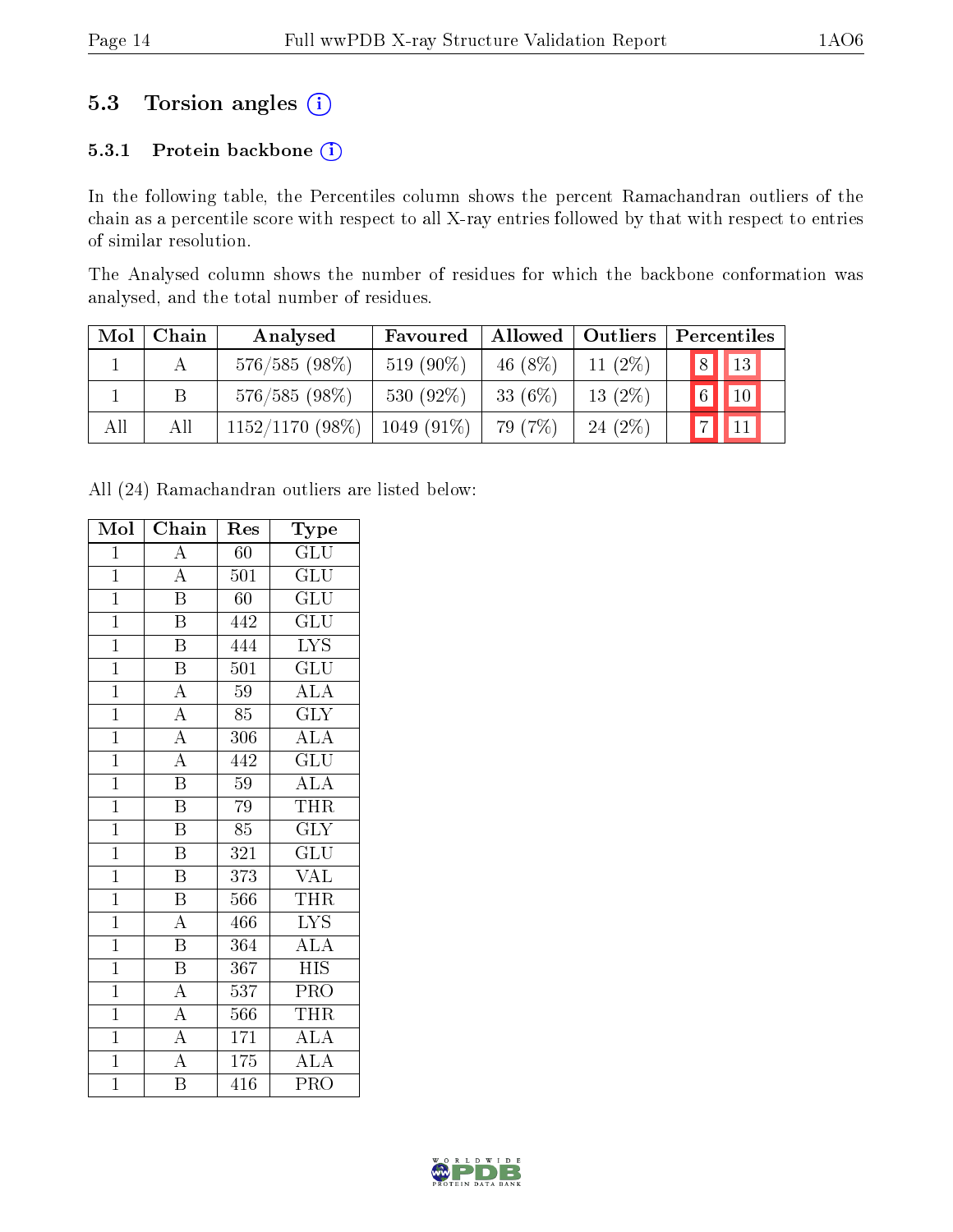#### 5.3.2 Protein sidechains (i)

In the following table, the Percentiles column shows the percent sidechain outliers of the chain as a percentile score with respect to all X-ray entries followed by that with respect to entries of similar resolution.

The Analysed column shows the number of residues for which the sidechain conformation was analysed, and the total number of residues.

| Mol | Chain | Analysed          | Rotameric   Outliers |           | Percentiles |
|-----|-------|-------------------|----------------------|-----------|-------------|
|     |       | $506/511(99\%)$   | 486 (96\%)           | $20(4\%)$ | 56<br>31    |
|     |       | 506/511(99%)      | 481 (95%)            | 25(5%)    | 47<br>25    |
| All | All   | $1012/1022(99\%)$ | $967(96\%)$          | 45 $(4%)$ | 28<br>52    |

All (45) residues with a non-rotameric sidechain are listed below:

| Mol            | Chain                   | Res              | Type                    |
|----------------|-------------------------|------------------|-------------------------|
| $\mathbf{1}$   | $\overline{\rm A}$      | 58               | <b>SER</b>              |
| $\overline{1}$ | $\overline{A}$          | $\overline{64}$  | $\overline{\text{LYS}}$ |
| $\overline{1}$ | $\overline{A}$          | $\overline{77}$  | $\overline{\text{VAL}}$ |
| $\mathbf{1}$   | $\overline{A}$          | $\overline{79}$  | THR                     |
| $\overline{1}$ | $\overline{A}$          | $\overline{109}$ | $\overline{\text{ASN}}$ |
| $\mathbf 1$    | $\overline{A}$          | 179              | LEU                     |
| $\overline{1}$ | $\overline{A}$          | $18\overline{6}$ | $\overline{\rm{ARG}}$   |
| $\overline{1}$ | $\frac{1}{A}$           | 187              | <b>ASP</b>              |
| $\overline{1}$ | $\overline{A}$          | 208              | $\overline{{\rm GLU}}$  |
| $\overline{1}$ | $\overline{A}$          | 276              | $\overline{\text{LYS}}$ |
| $\mathbf{1}$   | $\overline{A}$          | 294              | $\overline{\text{GLU}}$ |
| $\overline{1}$ | $\overline{A}$          | 375              | $\overline{\text{ASP}}$ |
| $\mathbf 1$    | $\overline{A}$          | 392              | $\overline{\text{CYS}}$ |
| $\overline{1}$ | $\overline{A}$          | 435              | $\overline{\text{SER}}$ |
| $\overline{1}$ | $\overline{A}$          | 450              | $\overline{\text{GLU}}$ |
| $\overline{1}$ | $\overline{A}$          | $\overline{510}$ | <b>HIS</b>              |
| $\overline{1}$ | $\overline{A}$          | 540              | <b>THR</b>              |
| $\mathbf{1}$   | $\overline{A}$          | 548              | $\overline{\text{MET}}$ |
| $\overline{1}$ | $\overline{A}$          | $\overline{567}$ | $\overline{\text{CYS}}$ |
| $\overline{1}$ | $\overline{\rm A}$      | 580              | $\overline{\text{GLN}}$ |
| $\overline{1}$ | $\overline{\mathbf{B}}$ | 34               | $\overline{\text{CYS}}$ |
| $\overline{1}$ | $\overline{\mathrm{B}}$ | $\overline{58}$  | $\overline{\text{SER}}$ |
| $\overline{1}$ | $\overline{\mathrm{B}}$ | 79               | THR                     |
| $\overline{1}$ | $\overline{\mathrm{B}}$ | 89               | $\overline{\text{ASP}}$ |
| $\mathbf 1$    | $\overline{\mathrm{B}}$ | $\overline{121}$ | $\overline{\text{ASP}}$ |
| $\overline{1}$ | $\overline{\rm B}$      | 137              | $\overline{\text{LYS}}$ |
| $\mathbf 1$    | $\overline{\mathrm{B}}$ | 144              | $\overline{\rm{ARG}}$   |

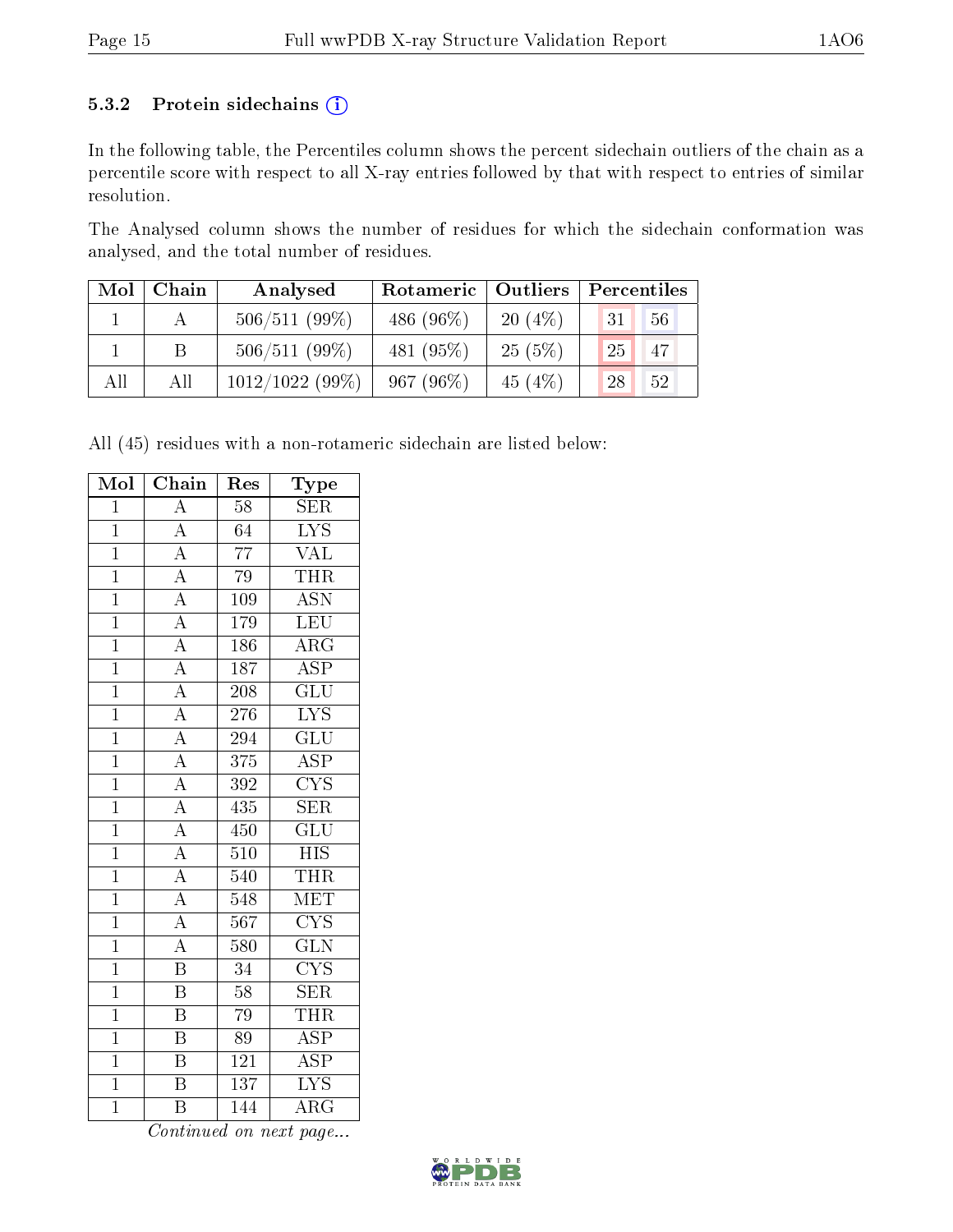| Mol            | Chain                   | Res | Type                    |
|----------------|-------------------------|-----|-------------------------|
| $\mathbf 1$    | Β                       | 187 | <b>ASP</b>              |
| $\mathbf{1}$   | B                       | 245 | $\overline{\text{CYS}}$ |
| $\mathbf{1}$   | B                       | 262 | <b>LYS</b>              |
| $\mathbf{1}$   | $\boldsymbol{B}$        | 276 | <b>LYS</b>              |
| $\overline{1}$ | $\overline{\mathrm{B}}$ | 293 | <b>VAL</b>              |
| $\overline{1}$ | $\overline{\mathbf{B}}$ | 308 | <b>ASP</b>              |
| $\overline{1}$ | $\overline{\mathrm{B}}$ | 324 | <b>ASP</b>              |
| $\mathbf{1}$   | B                       | 332 | TYR                     |
| $\mathbf{1}$   | $\overline{\mathrm{B}}$ | 375 | ASP                     |
| $\mathbf{1}$   | $\overline{\mathrm{B}}$ | 435 | <b>SER</b>              |
| $\mathbf{1}$   | $\boldsymbol{B}$        | 450 | GLU                     |
| $\mathbf{1}$   | Β                       | 479 | $\overline{\text{GLU}}$ |
| $\mathbf{1}$   | $\overline{B}$          | 512 | ASP                     |
| $\mathbf{1}$   | B                       | 540 | THR                     |
| $\mathbf{1}$   | $\overline{\mathrm{B}}$ | 548 | $\textrm{MET}$          |
| $\mathbf{1}$   | $\boldsymbol{B}$        | 567 | $_{\mathrm{CYS}}$       |
| $\mathbf{1}$   | $\boldsymbol{B}$        | 568 | PHE                     |
| $\mathbf 1$    | B                       | 580 | <b>GLN</b>              |

Some sidechains can be flipped to improve hydrogen bonding and reduce clashes. All (15) such sidechains are listed below:

| Mol            | Chain              | Res | Type                    |
|----------------|--------------------|-----|-------------------------|
| $\mathbf{1}$   | A                  | 33  | <b>GLN</b>              |
| $\mathbf{1}$   | $\bf{A}$           | 170 | <b>GLN</b>              |
| $\mathbf{1}$   | $\overline{\rm A}$ | 196 | $\overline{\text{GLN}}$ |
| $\mathbf 1$    | $\overline{A}$     | 386 | <b>ASN</b>              |
| $\mathbf{1}$   | $\bf{A}$           | 464 | <b>HIS</b>              |
| $\mathbf{1}$   | $\overline{\rm A}$ | 580 | <b>GLN</b>              |
| $\mathbf 1$    | B                  | 33  | <b>GLN</b>              |
| $\mathbf{1}$   | B                  | 196 | GLN                     |
| $\mathbf{1}$   | B                  | 268 | <b>GLN</b>              |
| $\mathbf 1$    | В                  | 385 | <b>GLN</b>              |
| $\mathbf{1}$   | B                  | 386 | $\overline{\rm{ASN}}$   |
| $\mathbf{1}$   | B                  | 440 | HIS                     |
| $\mathbf{1}$   | В                  | 464 | HIS                     |
| $\mathbf{1}$   | В                  | 483 | <b>ASN</b>              |
| $\overline{1}$ | В                  | 580 | GLN                     |

#### 5.3.3 RNA (i)

There are no RNA molecules in this entry.

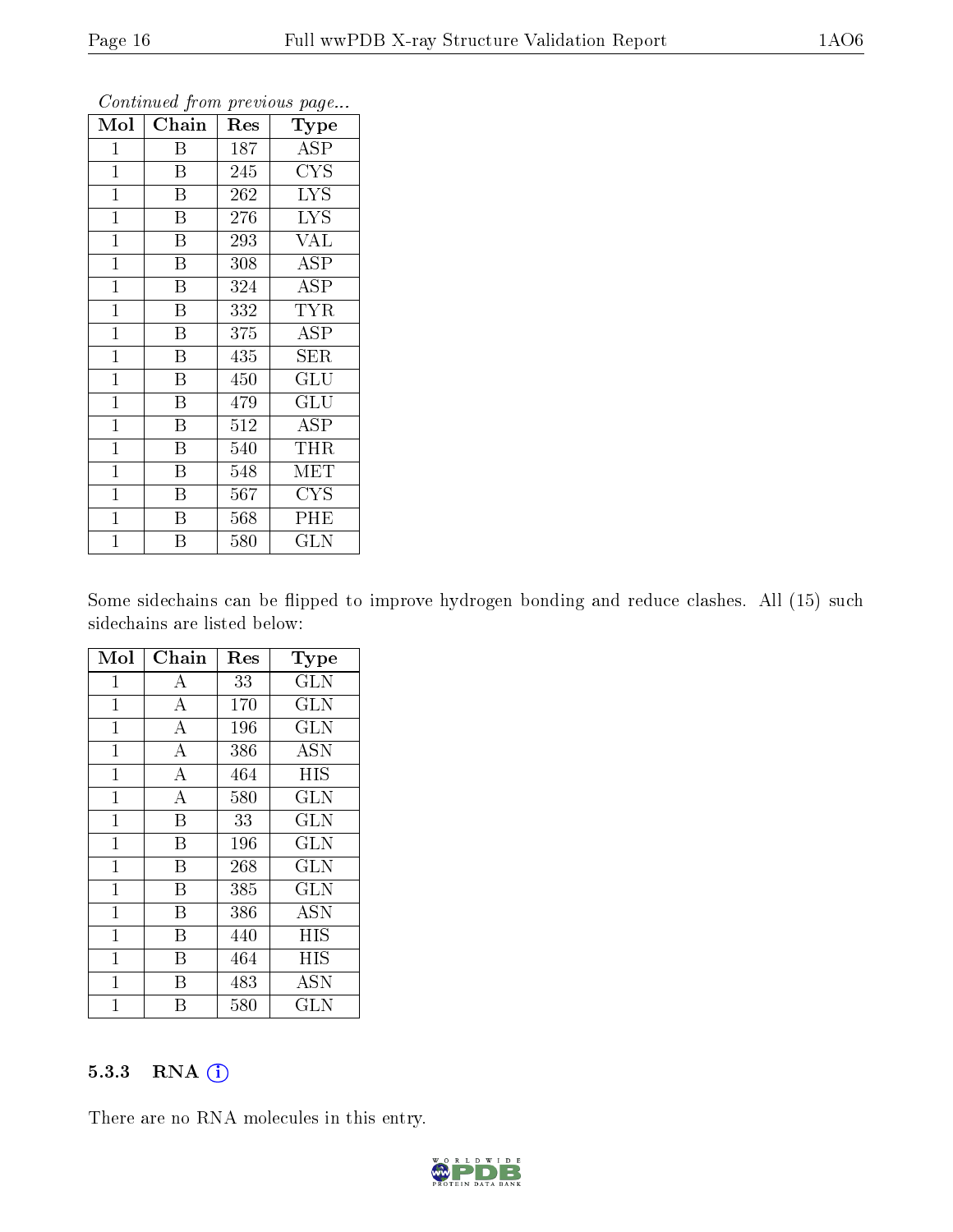#### 5.4 Non-standard residues in protein, DNA, RNA chains (i)

There are no non-standard protein/DNA/RNA residues in this entry.

#### 5.5 Carbohydrates (i)

There are no carbohydrates in this entry.

#### 5.6 Ligand geometry (i)

There are no ligands in this entry.

#### 5.7 [O](https://www.wwpdb.org/validation/2017/XrayValidationReportHelp#nonstandard_residues_and_ligands)ther polymers  $(i)$

There are no such residues in this entry.

#### 5.8 Polymer linkage issues (i)

There are no chain breaks in this entry.

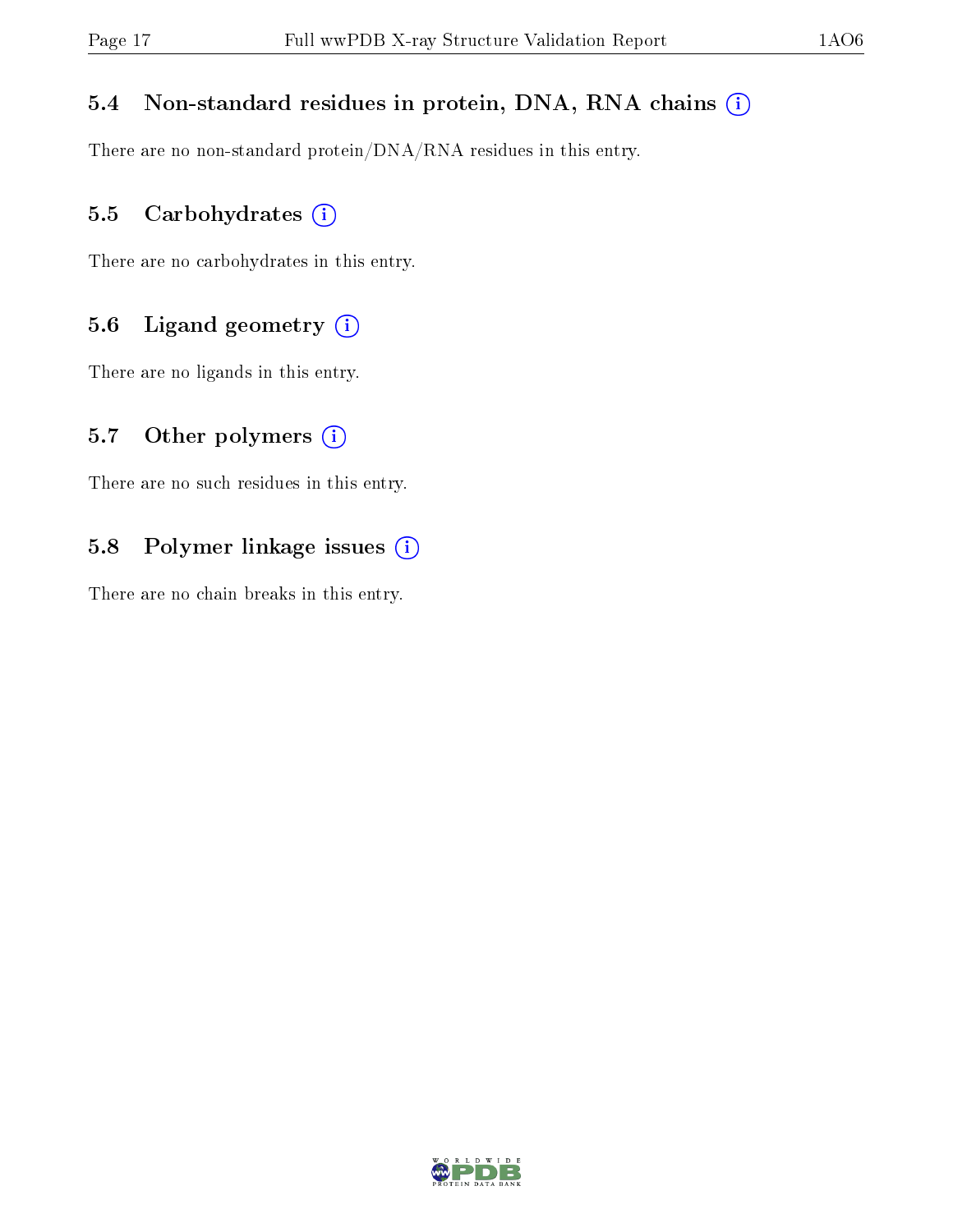## 6 Fit of model and data  $(i)$

## 6.1 Protein, DNA and RNA chains  $(i)$

In the following table, the column labelled  $#RSRZ> 2'$  contains the number (and percentage) of RSRZ outliers, followed by percent RSRZ outliers for the chain as percentile scores relative to all X-ray entries and entries of similar resolution. The OWAB column contains the minimum, median,  $95<sup>th</sup>$  percentile and maximum values of the occupancy-weighted average B-factor per residue. The column labelled ' $Q< 0.9$ ' lists the number of (and percentage) of residues with an average occupancy less than 0.9.

| Mol | Chain | Analysed          | ${ <\hspace{-1.5pt}{\mathrm{RSRZ}} \hspace{-1.5pt}>}$ | $\#\text{RSRZ}{>}2$                      | $\overline{\text{OWAB(A)}^2}$ | Q <sub>0.9</sub> |
|-----|-------|-------------------|-------------------------------------------------------|------------------------------------------|-------------------------------|------------------|
|     |       | $578/585(98\%)$   | $-0.09$                                               | $24(4\%)$ 36<br>$\sqrt{39}$              | 13, 36, 96, 106               |                  |
|     |       | $578/585(98\%)$   | $-0.03$                                               | $28(4\%)$ 30<br> 32                      | 15, 38, 96, 109               |                  |
| All | Аll   | $1156/1170(98\%)$ | $-0.06$                                               | 52(4%)<br>$\vert$ 33<br>136 <sup>1</sup> | 13, 37, 96, 109               |                  |

All (52) RSRZ outliers are listed below:

| Mol            | Chain                   | Res             | Type                      | $\rm RSRZ$       |
|----------------|-------------------------|-----------------|---------------------------|------------------|
| $\mathbf{1}$   | Β                       | 83              | <b>THR</b>                | 7.9              |
| $\overline{1}$ | $\boldsymbol{A}$        | 504             | <b>ALA</b>                | 7.1              |
| $\overline{1}$ | $\overline{\mathrm{B}}$ | $\overline{87}$ | <b>MET</b>                | 6.1              |
| $\overline{1}$ | $\overline{\rm A}$      | 539             | <b>ALA</b>                | 6.0              |
| $\overline{1}$ | $\overline{\mathrm{B}}$ | 501             | $\overline{\mathrm{GLU}}$ | 6.0              |
| $\overline{1}$ | $\overline{\rm A}$      | 87              | MET                       | 5.4              |
| $\overline{1}$ | $\overline{\rm A}$      | 538             | LYS                       | $4.6\,$          |
| $\overline{1}$ | $\overline{\rm A}$      | 82              | $\overline{{\rm GLU}}$    | 4.6              |
| $\overline{1}$ | $\overline{\rm A}$      | 503             | <b>ASN</b>                | 4.4              |
| $\overline{1}$ | $\overline{\mathrm{B}}$ | 539             | $\overline{\rm ALA}$      | 4.3              |
| $\overline{1}$ | $\overline{\mathrm{B}}$ | 79              | <b>THR</b>                | 4.2              |
| $\overline{1}$ | $\overline{\mathrm{B}}$ | 565             | $\overline{{\rm GLU}}$    | $\overline{4.1}$ |
| $\overline{1}$ | $\overline{B}$          | 80              | <b>LEU</b>                | $3.9\,$          |
| $\overline{1}$ | $\overline{\mathrm{B}}$ | 82              | $\widetilde{{\rm GLU}}$   | 3.9              |
| $\overline{1}$ | $\overline{\mathrm{B}}$ | 576             | $\overline{\text{VAL}}$   | 3.9              |
| $\mathbf{1}$   | $\boldsymbol{B}$        | 573             | $\overline{\text{LYS}}$   | 3.8              |
| $\overline{1}$ | $\overline{\mathrm{B}}$ | 579             | $\overline{\text{SER}}$   | $\overline{3.7}$ |
| $\overline{1}$ | $\overline{\rm A}$      | 83              | <b>THR</b>                | $\overline{3.7}$ |
| $\overline{1}$ | $\overline{\mathrm{B}}$ | 86              | $\overline{{\rm GLU}}$    | $\overline{3.6}$ |
| $\overline{1}$ | $\overline{\mathrm{B}}$ | 502             | PHE                       | 3.5              |
| $\overline{1}$ | $\overline{\rm A}$      | 551             | PHE                       | 3.5              |
| $\overline{1}$ | Β                       | 564             | LYS.                      | $\overline{3}.4$ |
| $\mathbf{1}$   | $\boldsymbol{B}$        | 504             | <b>ALA</b>                | 3.3              |
| $\mathbf{1}$   | B                       | 536             | $\overline{\text{LYS}}$   | 3.3              |

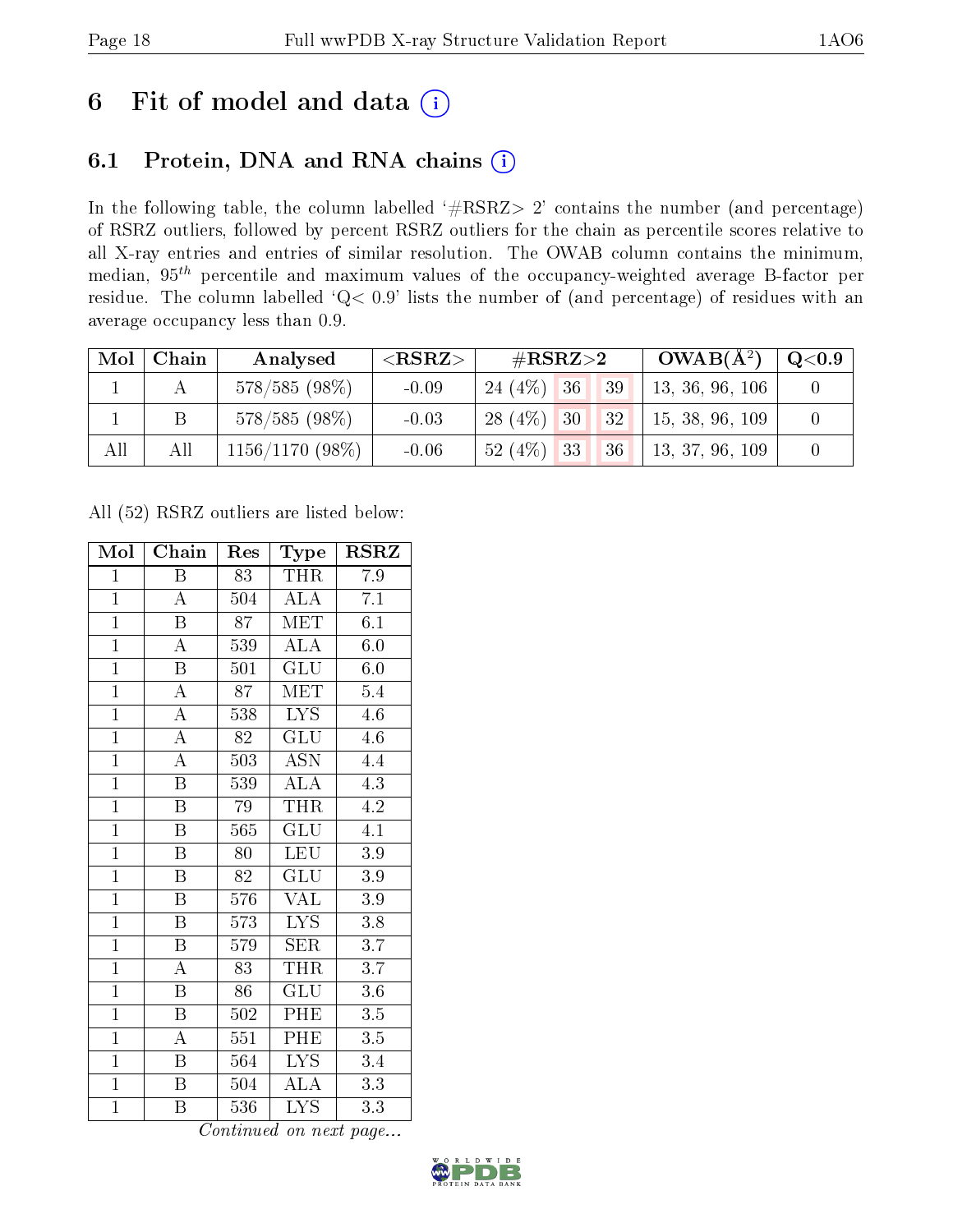| Mol            | Chain                   | Res              | Type                      | $_{\rm RSRZ}$    |
|----------------|-------------------------|------------------|---------------------------|------------------|
| $\mathbf{1}$   | $\overline{A}$          | 80               | <b>LEU</b>                | $\overline{3.3}$ |
| $\overline{1}$ | $\boldsymbol{B}$        | 84               | <b>TYR</b>                | $3.3\,$          |
| $\overline{1}$ | $\overline{\rm A}$      | 502              | PHE                       | $\overline{3.2}$ |
| $\overline{1}$ | $\overline{\mathrm{B}}$ | 538              | $\overline{LYS}$          | $\overline{3.1}$ |
| $\overline{1}$ | $\overline{\rm A}$      | 540              | THR                       | $\overline{3.1}$ |
| $\mathbf{1}$   | $\overline{\mathrm{B}}$ | 551              | PHE                       | $3.0\,$          |
| $\overline{1}$ | $\boldsymbol{B}$        | 575              | LEU                       | $3.0\,$          |
| $\overline{1}$ | $\overline{\mathrm{B}}$ | 570              | $\overline{\text{GLU}}$   | $\overline{2.9}$ |
| $\overline{1}$ | $\overline{\mathrm{B}}$ | 505              | $\overline{{\rm GLU}}$    | $2.9\,$          |
| $\overline{1}$ | $\overline{\rm A}$      | $\overline{564}$ | $\overline{\text{LYS}}$   | $\overline{2.8}$ |
| $\overline{1}$ | $\overline{\rm A}$      | 79               | <b>THR</b>                | 2.8              |
| $\overline{1}$ | $\overline{\mathrm{B}}$ | 503              | $\overline{\mathrm{ASN}}$ | $\overline{2.8}$ |
| $\overline{1}$ | $\overline{\rm A}$      | 568              | PHE                       | $\overline{2.8}$ |
| $\overline{1}$ | $\overline{\rm A}$      | 501              | $\overline{\text{GLU}}$   | 2.8              |
| $\overline{1}$ | $\overline{\mathrm{B}}$ | 568              | PHE                       | $\overline{2.7}$ |
| $\mathbf{1}$   | $\boldsymbol{A}$        | 565              | $\overline{\text{GLU}}$   | $2.6\,$          |
| $\overline{1}$ | $\overline{A}$          | 545              | $\overline{\text{LYS}}$   | $2.\overline{5}$ |
| $\overline{1}$ | $\overline{\mathrm{B}}$ | 500              | $\overline{LYS}$          | 2.4              |
| $\overline{1}$ | $\overline{\mathrm{B}}$ | 548              | <b>MET</b>                | 2.4              |
| $\overline{1}$ | $\overline{\rm A}$      | 505              | GLU                       | $\overline{2.3}$ |
| $\overline{1}$ | $\boldsymbol{A}$        | 497              | <b>TYR</b>                | $\overline{2.3}$ |
| $\overline{1}$ | $\overline{\mathrm{B}}$ | $\overline{81}$  | $\rm{ARG}$                | $2.\overline{2}$ |
| $\overline{1}$ | $\rm A$                 | $\overline{111}$ | <b>ASN</b>                | $\overline{2.2}$ |
| $\overline{1}$ | $\overline{A}$          | $\overline{84}$  | $\overline{\text{TYR}}$   | $\overline{2.2}$ |
| $\overline{1}$ | $\overline{\rm A}$      | $\overline{535}$ | $\overline{HIS}$          | $\overline{2.1}$ |
| $\overline{1}$ | A                       | 498              | VAL                       | 2.1              |
| $\overline{1}$ | $\overline{A}$          | $\overline{81}$  | $\rm{ARG}$                | $2.0\,$          |
| $\overline{1}$ | $\overline{\mathrm{B}}$ | 509              | PHE                       | 2.0              |

#### 6.2 Non-standard residues in protein, DNA, RNA chains (i)

There are no non-standard protein/DNA/RNA residues in this entry.

### 6.3 Carbohydrates (i)

There are no carbohydrates in this entry.

### 6.4 Ligands (i)

There are no ligands in this entry.